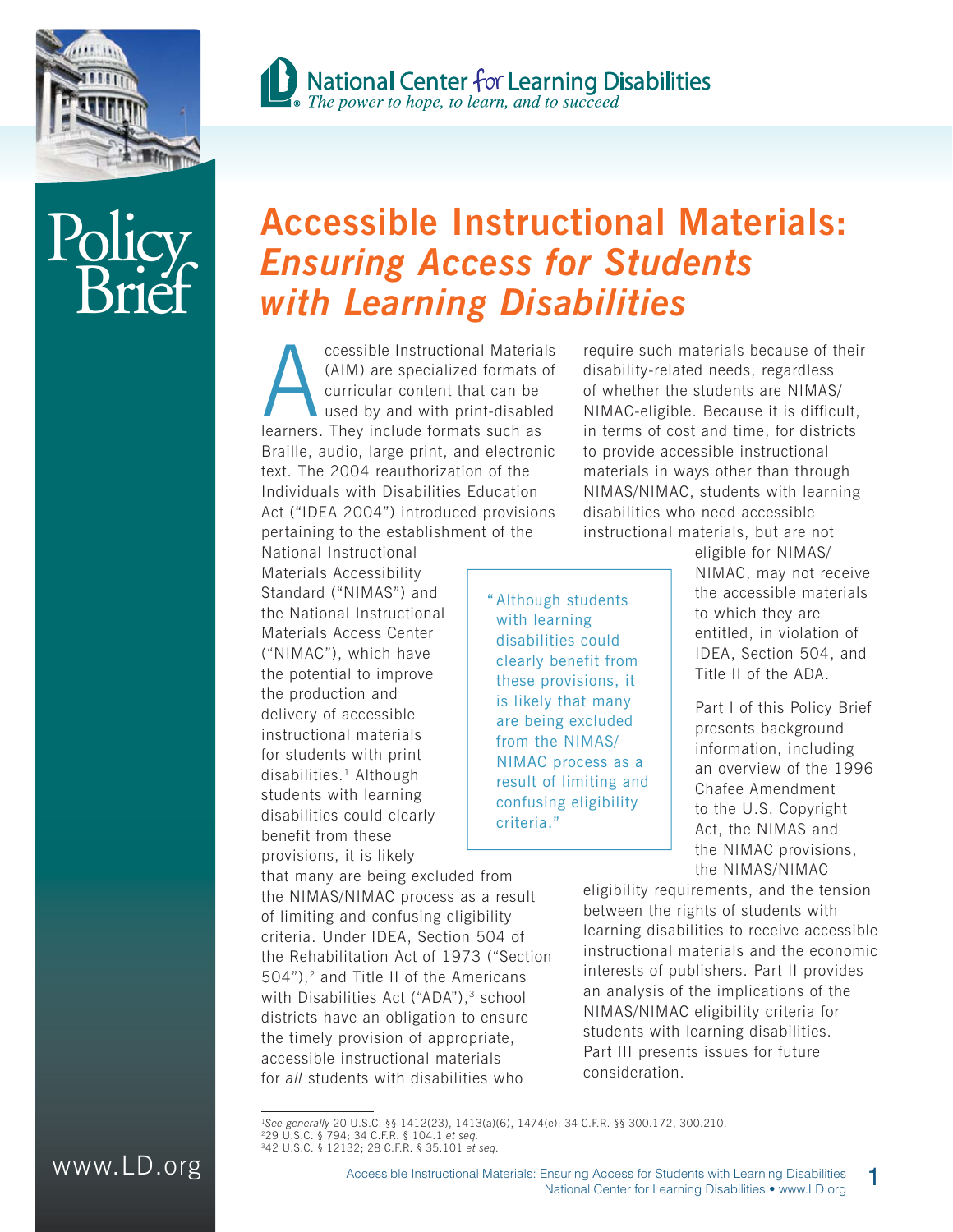

# Background

#### Legal Situation Prior to the NIMAS and the NIMAC: Chafee Amendment

In order to understand the NIMAS and the NIMAC provisions in IDEA 2004, it is necessary to examine the 1996 Chafee Amendment to the U.S. Copyright Act.4 The Chafee Amendment provides an exemption from copyright infringement liability to "authorized entities" in the reproduction or distribution of copies of previously published copyrighted works in specialized formats exclusively for use by "blind or other persons with disabilities."5 An "authorized entity" is defined as "a nonprofit organization or a governmental agency that has a primary mission to provide specialized services relating to training, education, or adaptive reading or information access needs of blind or other persons with disabilities."6 The term "specialized formats" was originally defined to mean Braille, audio, or digital text exclusively for use by blind or other persons with disabilities,<sup>7</sup> but was expanded following IDEA 2004 to include large print with respect to print instructional materials.<sup>8</sup>

The term "blind or other persons with disabilities" is defined as individuals who are eligible or may qualify in accordance with "An Act to provide books for the adult blind," approved March 3, 1931 ("Act of 1931").9 The Act of 1931 authorized the Librarian of Congress to set up a national library program that would provide books for use by the adult blind.10 The statute was subsequently revised in 1952 to include children $11$  and in 1966 to include individuals with "physical handicaps."12 In 1974, the Library of Congress issued regulations establishing four categories of disabilities for the purpose of eligibility for the national library program, which was to be administered by the "Division for the Blind and Physically Handicapped" of the Library of Congress.<sup>13</sup> In 1981, this Division was renamed in the regulations, the "National Library Service for the Blind and Physically Handicapped ("NLS").<sup>14</sup> In order to be eligible under the Chafee Amendment, an individual must fall under one of the four NLS categories, which will be examined further in the discussion of eligibility for NIMAS below.



417 U.S.C. § 121.

13 39 Fed. Reg. 20203 (June 7, 1974) (codified at 36 C.F.R. §§ 701.10 (a), (b)) (current version at 36 C.F.R. §§ 701.6(a), (b)). In 1970, the Library of Congress had issued regulations identifying three categories of disabilities for the national library program – "legally blind," "visually handicapped," and "physically handicapped." 35 Fed. Reg. 10589 (June 30, 1970) (codified at 44 C.F.R. § 501.10(b)).

14 46 Fed. Reg. 48661 (Oct. 2, 1981) (codified at 36 C.F.R. § 701.10 (a)) (current version at 36 C.F.R. § 701.6(a)).

<sup>5</sup>*Id.* § 121(a).

<sup>&</sup>lt;sup>7</sup>17 U.S.C. § 121(c)(3)(1996) (amended 2004) (current version at 17 U.S.C. § 121(d)(4)(A)).<br><sup>8</sup>ld. § 121(d)(4)(B).

<sup>&</sup>lt;sup>9</sup> 17 U.S.C. § 121(d)(2) (citing 2 U.S.C. § 135a (1931)).<br><sup>10</sup> An Act to provide books for the adult blind, ch. 400, § 1, 46 Stat. 1487 (Mar. 3, 1931) (codified as amended at 2 U.S.C. § 135a), available at <http://www.loc.gov/nls/act1931.html>.

 $11$  An Act of July 3, 1952, ch. 566, 66 Stat. 326 (July 3, 1952) (codified as amended at 2 U.S.C. § 135a).

Pub. L. 89-522, § 1, 80 Stat. 330 (July 30, 1966) (codified as amended at 2 U.S.C. § 135a) (visited Aug. 16, 2010), *available at*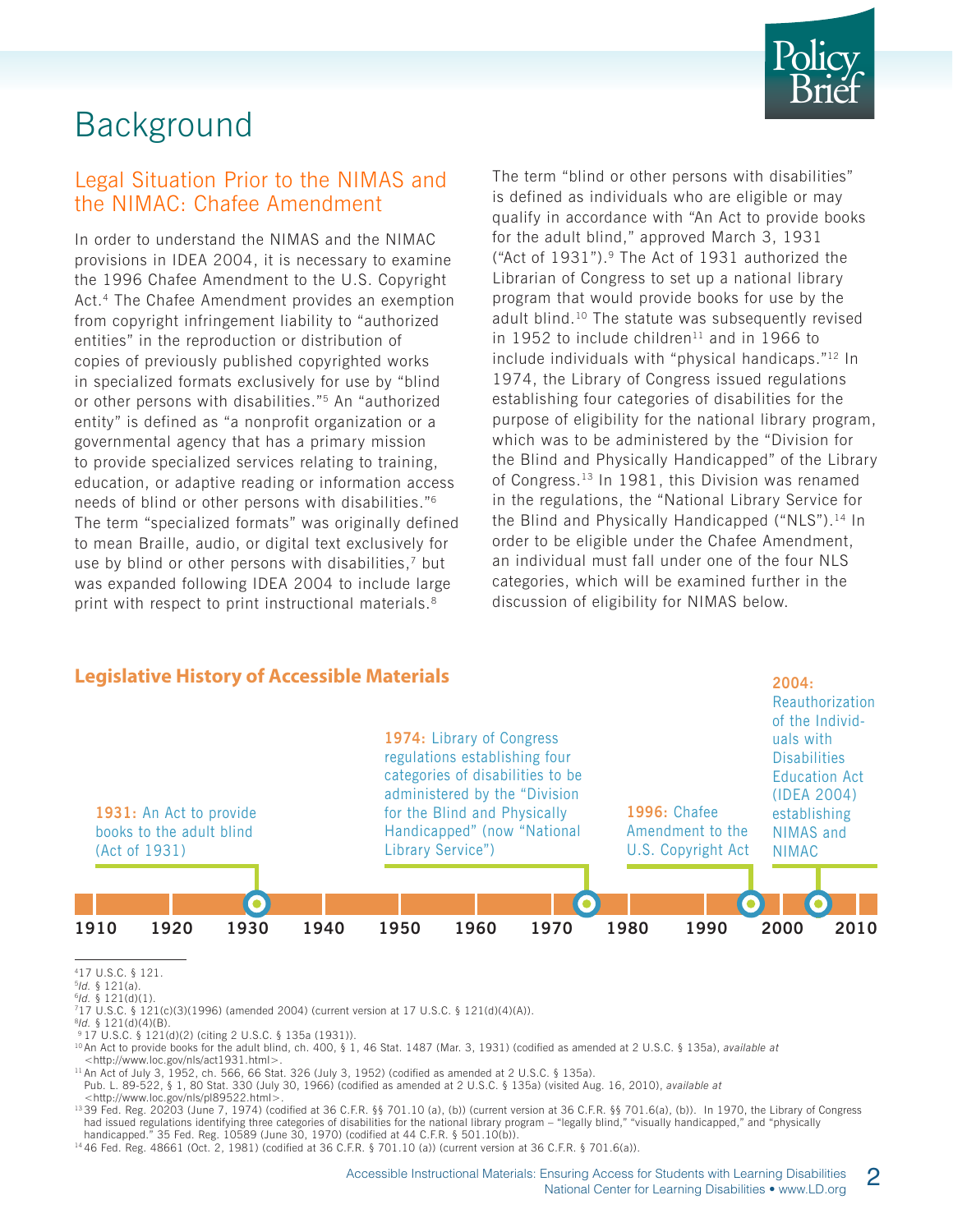

By eliminating the need for authorized entities to receive permission from copyright holders prior to converting copyrighted works into specialized formats, the Chafee Amendment sought to reduce delays in the time taken for blind and other persons with disabilities to receive accessible materials.<sup>15</sup> When Senator Chafee introduced the Amendment on the floor of Congress in 1996, he acknowledged the support of the Association of American Publishers ("AAP"), the National Federation for the Blind ("NFB"), the American Foundation for the Blind ("AFB"), the American Printing House for the Blind ("APH"), and Recording for the Blind & Dyslexic ("RFB&D").16

While the Chafee Amendment helped to improve the provision of accessible materials to individuals with disabilities, the Amendment did not succeed in eliminating the administrative and technical delays associated with the process of converting works into specialized formats.<sup>17</sup> Some States subsequently passed their own legislation or regulations pertaining to the provision of accessible instructional materials to students with print disabilities.<sup>18</sup> Because there was no uniform standard, different States and districts would often request that publishers produce the same textbook in different file formats,  $19$  a situation that resulted in unnecessary duplication and cost. To address these continuing challenges, disability advocacy groups and publishers collaborated on the drafting of proposed legislation at the federal level.<sup>20</sup>. The Instructional Materials Accessibility Act ("IMAA"), introduced in 2002 but not enacted, called for the creation of a national repository of electronic files to be developed from a common standard that could be accessed by States and local school districts.21 The language of the IMAA was eventually adapted and incorporated into IDEA 2004.

#### Provisions in IDEA 2004 Establishing the NIMAS and the NIMAC

Building on the 1996 Chafee Amendment and the proposed IMAA, the 2004 reauthorization of IDEA incorporated provisions establishing the NIMAS/ NIMAC process. As created under IDEA 2004, NIMAS is a national standard established by the Secretary of Education to be used in the preparation of electronic files for the efficient conversion of print instructional materials into specialized formats, as defined under Chafee — i.e., Braille, audio, digital text, or large print.<sup>22</sup> The term "print instructional materials" is defined as "printed textbooks and related printed core materials that are written and published primarily for use in elementary school and secondary school instruction and are required by a State educational agency or local educational agency for use by students in the classroom."23 IDEA 2004 requires States to adopt NIMAS for the purpose of providing instructional materials to "blind persons or other persons with print disabilities."24

In addition, State educational agencies ("SEAs") and local educational agencies ("LEAs") may choose whether they want to coordinate with the NIMAC, $25$ a national repository for NIMAS-derived files.<sup>26</sup> If an SEA or LEA chooses to coordinate with the NIMAC, the SEA/LEA must, when purchasing print instructional materials, enter into a written contract with the publisher to do one of the following: (1) require the publisher to prepare and, on or before delivery of the print instructional materials, provide to the NIMAC electronic files of the materials using NIMAS; or (2) purchase directly from the publisher instructional materials that are already produced, or may be rendered, in specialized formats.<sup>27</sup> The NIMAC is responsible for (1) receiving and

<sup>15 142</sup> CONG. REC. S9066 (daily ed. July 29, 1996)(statement of Sen. Chafee). Senator Chafee acknowledged the time-consuming process associated with the creation of accessible textbooks: "It is a challenge to reproduce today's highly visible textbooks in Braille format. Maps, charts, graphs, and illustrations that take up one page in a standard textbook may require multiple pages of Braille or tactile graphics to convey the same information. All in all, it can take a full year to produce a Braille textbook. Added time consumed by trying to get permission from publishers makes it certain that the blind student is not in sync with his classmates." *Id.*

<sup>16</sup> *Id.* 

<sup>&</sup>lt;sup>17</sup> Comments from Allan Adler, Vice President for Legal & Government Affairs, Association of American Publishers to the U.S. Copyright Office, in Response to Notice of Inquiry on Facilitating Access to Copyrighted Works for the Blind or Persons with Other Disabilities 4 (Apr. 21, 2009), *available at* <http://www.copyright.gov/docs/

<sup>&</sup>lt;sup>18</sup> See id., at 2-3.<br><sup>19</sup> See id. at 4. *See also* 70 Fed. Reg. 37302, 37303 (June 29, 2005).<br><sup>20</sup> AAP, Apr. 2009, *supra* note 17, at 4.

<sup>21</sup>*See* S. 2246, H.R. 4582, 107th Cong. (2002); H.R. 490, 108th Cong. (2003).

<sup>&</sup>lt;sup>22</sup> 20 U.S.C. § 1474(e)(3)(D) (referencing 17 U.S.C. § 121(d)(3)) (currently at § 121(d)(4)).<br><sup>23</sup>*Id.* § 1474(e)(3)(C).<br><sup>24</sup>*Id.* § 1412(a)(23)(A); 34 C.F.R. § 300.172(a)(1).<br><sup>25</sup> 20 U.S.C. §§ 1412(23)(C), 1413(a)(6)(A)

<sup>26 20</sup> U.S.C. § 1474(e)(2). Currently, all States have chosen to coordinate with NIMAC. *See* Julia Myers & Nicole Gaines, *NIMAC Update Presented to EPAC (APH Educ. Prods. Advisory Comm.) and ESAC(APH Educ. Servs. Advisory Comm.)* (May, 2010), *available at* < http://www.nimac.us >.

<sup>27 20</sup> U.S.C. §§ 1412(a)(23)(C), 1413(a)(6)(A); 34 C.F.R. §§ 300.172(c)(1), 300.210(a).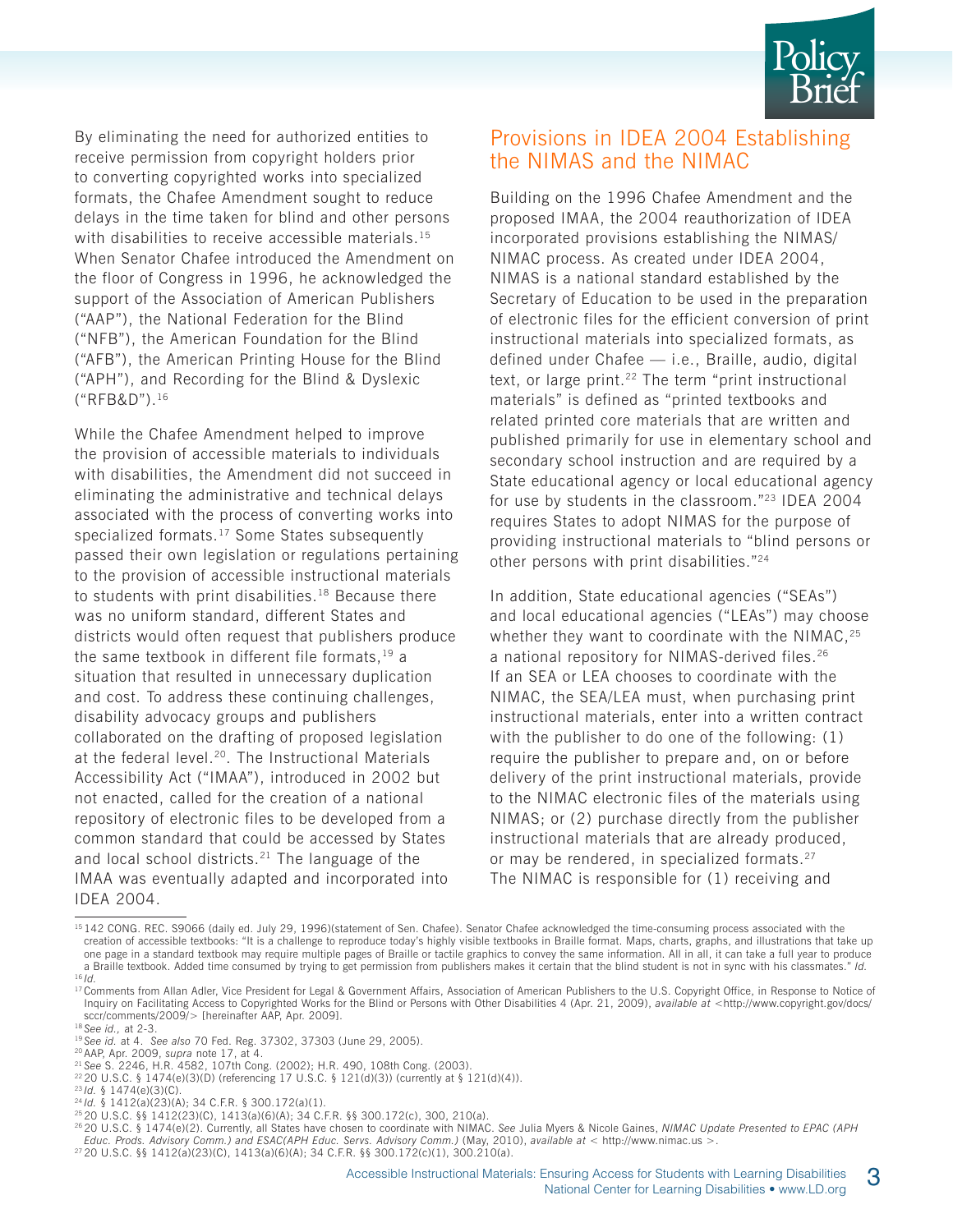

maintaining a catalog of print instructional materials prepared in NIMAS that are made available to the NIMAC; (2) providing access to print instructional materials in accessible media, free of charge, to blind or other persons with print disabilities in elementary and secondary schools; and (3) developing, adopting, and publishing procedures to protect against copyright infringement, with respect to print instructional materials.<sup>28</sup>

If an SEA/LEA chooses *not* to coordinate with the NIMAC, the SEA/LEA must provide an assurance that the SEA/LEA will provide instructional materials to blind or other students with print disabilities in a timely manner.29 The IDEA implementing regulations of 2006 further specify that SEAs choosing to coordinate with the NIMAC must likewise provide the instructional materials to blind or students with other print disabilities in a "timely manner."30 While all SEAs must establish their own definition of "timely manner,"31 SEAs must ensure that all LEAs take *all reasonable steps* to provide instructional materials in accessible formats to students who need them *at the same time* that other students receive their instructional materials.32

The 2006 IDEA regulations further state that the new provisions pertaining to the NIMAS/NIMAC process do not relieve an SEA/LEA of its "responsibility to ensure that children with disabilities who need instructional materials in accessible formats, but are not included under the definition of blind or other persons with print disabilities … or who need materials that cannot be produced from NIMAS files, receive those instructional materials in a timely manner."33 Moreover, in comments accompanying the 2006 regulations, the U.S. Department of Education ("ED") stated that "[t]imely access to appropriate and accessible instructional materials is an inherent component of [an LEA's/SEA's] obligation under [IDEA] to ensure that FAPE is available for children with disabilities and that children with disabilities participate in the general education curriculum as specified in their IEPs."<sup>34</sup>

#### Students Eligible to Receive Formats Developed from NIMAS Files through the NIMAC

#### Definition of "Blind or Other Persons with Print Disabilities" under IDEA

Under IDEA, in order to be eligible to receive formats developed from NIMAS file sets through the NIMAC, a student must fall under the category of "blind or other persons with print disabilities," defined as students who: (1) are served under IDEA and (2) may qualify in accordance with "An Act to provide books for the adult blind," the Act of 1931.35 To meet the first prong of NIMAS/NIMAC eligibility, a student must be determined by a school-based Team to qualify as a "child with a disability" under IDEA — i.e., the student must have one of the identified disabilities and, by reason of this disability, be in need of special education and related services.<sup>36</sup> It is significant that only students served under IDEA are eligible to receive formats that have been developed from NIMAS files through the NIMAC; students receiving services under Section 504 are not eligible for NIMAS/NIMAC.37

To meet the second prong of NIMAS/NIMAC eligibility, the student must qualify under the Act of 1931, the same standard of eligibility used under Chafee. As noted, the Act of 1931 was revised in 1966 to include individuals with "physical handicaps."38 The 1974 Library of Congress regulations interpreting this statutory provision established four categories for eligibility for the national library program:

- **Blindness** "Blind persons whose visual acuity, as determined by competent authority, is 20/200 or less in the better eye with correcting glasses, or whose wide diameter if visual field subtends an angular distance no greater than 20 degrees";
- **Visual Disability** "Persons whose visual disability, with correction and regardless of optical

pl89522.html>.

- <sup>32</sup> *Id.* § 300.172(b)(4). 33 *Id.* §§ 300.172(b)(3), 300.210(b)(3).
- 34 71 Fed Reg. 46540, 46618 (Aug. 14, 2006).

<sup>28 20</sup> U.S.C. § 1474(e)(2).

<sup>29 20</sup> USC §§ 1412(a)(23)(B), 1413(a)(6)(A); 34 C.F.R. §§ 300.172(b)(2), 300.210(b)(2).

<sup>30 34</sup> C.F.R. § 300.172(c)(2).

<sup>31</sup> *Id.* § 300.172(a)(2).

<sup>35 20</sup> U.S.C. § 1474(e)(3)(A).

<sup>36</sup> *Id.* § 1401(3); 34 C.F.R. § 300.8.

<sup>37</sup> *See* OFFICE OF SPECIAL EDUC. PROGRAMS, U.S. DEP'T OF EDUC., QUESTIONS AND ANSWERS ON THE NATIONAL INSTRUCTIONAL MATERIALS ACCESSIBILITY STANDARDS (NIMAS) 6 (Aug. 2010) [hereinafter OSEP, NIMAS Q&A, 2010].

<sup>38</sup> Pub. L. 89-522, § 1, 80 Stat. 330 (July 30, 1966) (codified as amended at 2 U.S.C. § 135a)(visited Aug. 16, 2010), *available at* <http://www.loc.gov/nls/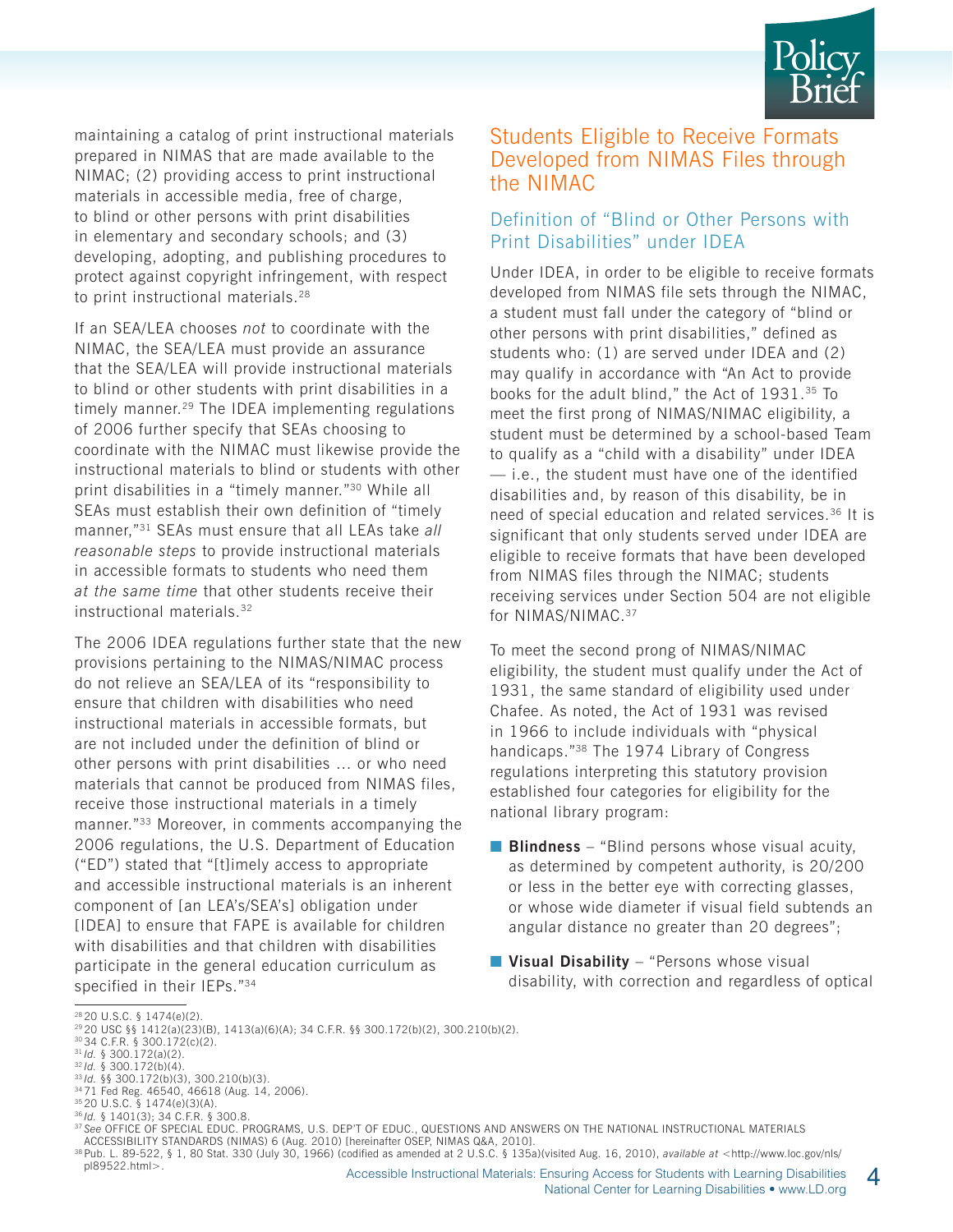

measurement, is certified by competent authority as preventing the reading of standard printed material";

- **Physical Limitations** "Persons certified by competent authority as unable to read or unable to use standard printed material as a result of physical limitations";
- **Reading Disability Resulting from Organic Dysfunction** – "Persons certified by competent authority as having a reading disability resulting from organic dysfunction and of sufficient severity to prevent their reading printed material in a normal manner."39

Each of these categories in the Library of Congress regulations must be certified by a "competent authority." For the first three categories, a competent authority may be any of the following: "Doctors of medicine, doctors of osteopathy, ophthalmologist, optometrists, registered nurses, therapists, professional staff of hospitals, institutions, and public or welfare agencies (e.g., social workers, case workers, counselors, rehabilitation teachers, and superintendents). In the absence of any of these, certification may be made by professional librarians or by any persons whose competence under specific circumstances is acceptable to the Library of Congress." In contrast, for a reading disability resulting from organic dysfunction, a competent authority is defined as: "Doctors of medicine who may consult with colleagues in associated disciplines."40

#### Other Definitions of the Term "Print Disability"

While IDEA uses the phrase "blind or other persons with *print* disabilities" and the Chafee Amendment refers to "blind or other persons with disabilities," both statutes define these terms by referencing the NLS criteria. As noted, IDEA includes the additional requirement that NIMAS eligible students must also

be served under IDEA. Other definitions of the term "print disability" have also been put forth. The U.S. Copyright Office has commented that "[v]arious terms are used formally and informally throughout the world."<sup>41</sup>

For example, the 2008 reauthorization of the Higher Education Act ("HEA") defined a "student with a print disability" as "a student with a disability who experiences barriers to accessing instructional material in nonspecialized formats, including an individual described in [the Chafee Amendment]."42 Because this definition uses the word "including" in relation to an individual covered under the Chafee Amendment, it can be assumed that the group of students comprising the category of "print disabilities" under the HEA definition is broader than that covered under Chafee and by extension IDEA. At the same time, the definition does not mention specific disabilities that would be part of the larger group. Rather, the HEA definition of print disabilities was included in a new section of the statute establishing an "Advisory Commission on Accessible Instructional Materials"43 and supporting "model demonstration programs"44 to improve access to instructional materials for postsecondary students with print disabilities.

Also in 2008, the Settlement Agreement that was reached in the Google Library Project litigation defined the term "print disability" as "any condition in which a user is unable to read or use standard printed material due to blindness, visual disability, physical limitations, organic dysfunction, or dyslexia."45 In order to receive special access, a user must submit written documentation<sup>46</sup> that he/she has been certified by an individual who is qualified as a competent authority under the NLS criteria or someone who is "otherwise certified or authorized under applicable state law or regulations to diagnose the existence of a Print Disability pursuant to standard and generally accepted methods of clinical evaluation."47 Thus, the Google Settlement

<sup>39</sup> Current version of the regulation is at 36 C.F.R. § 701.6(b)(1). *See also* 1974 version at 39 Fed. Reg. 20203 (June 7, 1974) (codified at 36 C.F.R. § 701.10(b) (1)). As noted, the Library of Congress regulations from 1970 had established three categories of disabilities for the national library program – "legally blind," "visually handicapped," and "physically handicapped," and "

<sup>40</sup> Current version of the regulation is at 36 C.F.R. § 701.6(b)(2). See also 1974 version at 39 Fed. Reg. 20203 (June 7, 1974) (codified at 36 C.F.R. § 701.10(b)(2)).

<sup>41 74</sup> Fed. Reg. 52507, 52507 (Oct. 13, 2009).

 $^{42}$  20 U.S.C.  $\frac{8}{9}$  1140k.<br> $^{43}$  /d. § 1140l.

<sup>43</sup> *Id.* § 1140l. 44 *Id.* § 1140m.

<sup>45</sup> Settlement Agreement, §§ 1.112, *Author's Guild v. Google,* Case No. 05 CV 8136-JES (S.D.N.Y. Oct. 28, 2008), *available at*

<sup>&</sup>lt;http://www.googlebooksettlement.com/intl/en/Settlement-Agreement.pdf > [hereinafter Settlement Agreement]. 46 *Id.* § 7.2(b)(ii)(2). 47 *Id.* § 1.29.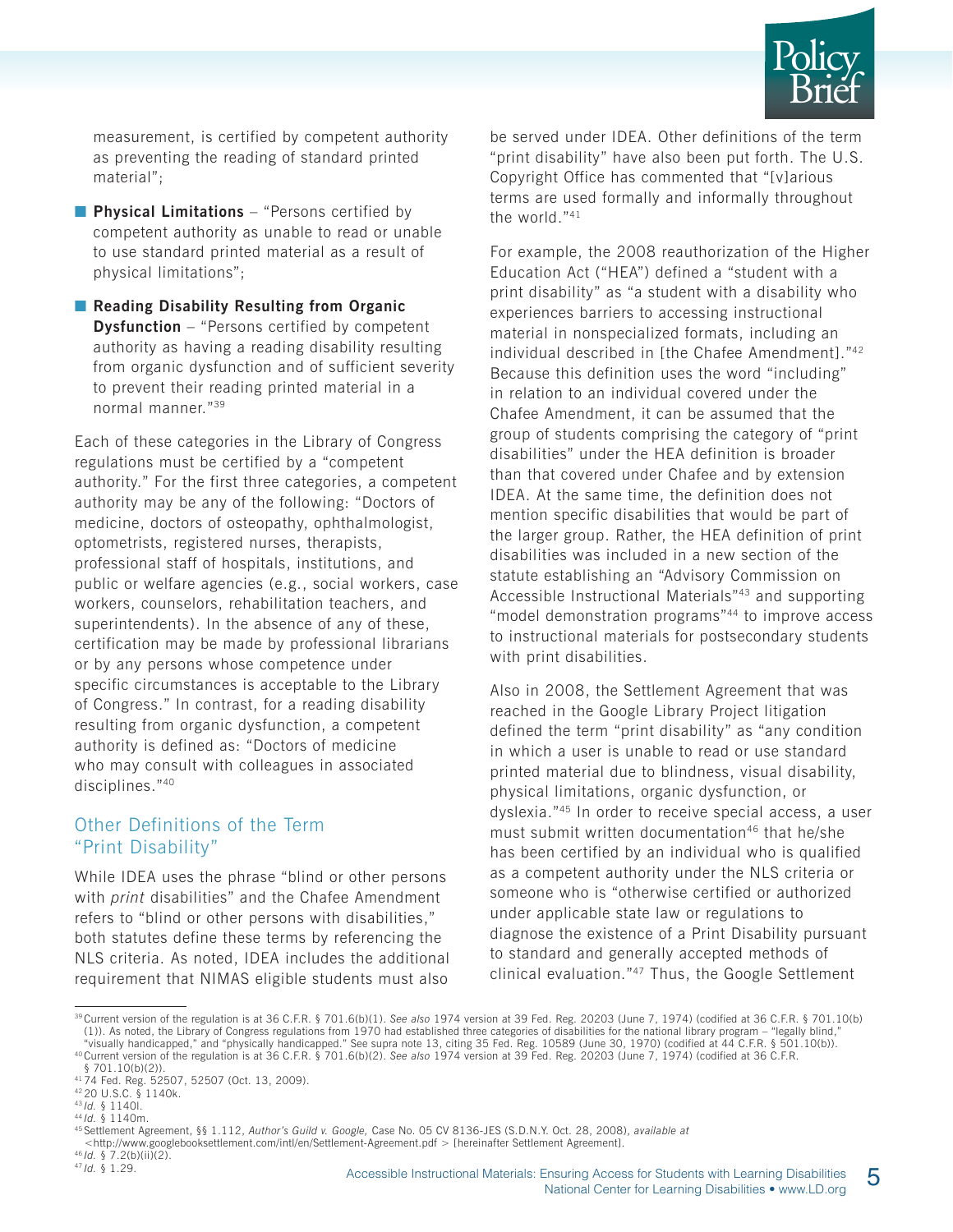

Agreement changed the fourth NLS disability category of "reading disability resulting from organic dysfunction" into two separate disabilities: one called "organic dysfunction" and the other called "dyslexia."

A third definition is found in the June, 2010 statement by the U.S. Delegation to the World Intellectual Property Organization ("WIPO")<sup>48</sup> in response to a 2009 proposal by the World Blind Union for an international treaty to address access to copyrighted works for blind and other persons with disabilities. This statement defined a "person with print disabilities" as: "(1) a person who is blind; or (2) a person who has a visual impairment or a perceptual or reading disability which cannot be improved by the use of corrective lenses to give visual function substantially equivalent to that of a person who has no such impairment or disability and so is unable to read printed works to substantially the same degree as a person without an impairment or disability; [or] (3) a person who has an orthopedic- or neuromuscular-based physical disability that prohibits manipulation and use of standard print materials."49 This statement specifically mentions a person with a perceptual or reading disability, disabilities that would include many (but not all) individuals with learning disabilities. The WIPO definition does not mention the need for a competent authority to certify the existence of a print disability.

Finally, it is interesting to note that, according to the disability coalition known as the "Reading Rights Coalition," the term "print disabled" was originally created in the late 1980s by George Kerscher, current Secretary General of the DAISY Consortium, to mean: "[a] person who cannot effectively read print because of a visual, physical, perceptual, developmental, cognitive, or learning disability."50 This definition specifically identifies perceptual,

developmental, cognitive, or learning disability, which are not included under the NLS eligibility criteria. Nor does this definition mention the need for certification by a competent authority.

#### Tension between the Rights of Students with Learning Disabilities and the Economic Interests of Publishers

#### The Rights of Students with Disabilities under IDEA, Section 504, and Title II of the ADA

Under IDEA, all students with disabilities who need accessible instructional materials in order to be involved and progress in the general education curriculum — i.e., the same curriculum provided to students without disabilities<sup>51</sup> — must be provided these materials in a timely manner, as part of their right to a free appropriate public education ("FAPE"). There are several provisions in IDEA that underscore the connection between accessible instructional materials, involvement and progress in the general education curriculum, and FAPE. For example, the Individualized Education Program ("IEP") must include a statement of the special education and related services, supplementary aids and services, and program modifications that will be provided for the child to be involved and progress in the general education curriculum.52 As noted earlier, in comments accompanying the 2006 IDEA regulations pertaining to the NIMAS/NIMAC process, ED stated that "[t]imely access to appropriate and accessible instructional materials is an inherent component of [an LEA's or SEA's] obligation under [IDEA] to ensure that FAPE is available for children with disabilities and that children with disabilities participate in the general education curriculum as specified in their IEPs."53 In addition, the 2006 regulations explicitly

<sup>48 74</sup> Fed. Reg. 52507, 52507 (Oct. 13, 2009).

<sup>49</sup> Art. 1, Draft Consensus Agreement, Proposal by the Delegation of the United States of America to the Standing Comm. on Copyright and Related Rights, World Intellectual Property Organization, Twentieth Session, June 21-24, 2010, at 2, *available at* <http://www.copyright.gov/docs/sccr/drafts/us-draft-consensusinstrument.pdf>. The original treaty proposal drafted by the World Blind Union referenced only individuals who are blind or have visual impairments and did not mention "perceptual or reading disability." Art. 15, Proposal by Brazil, Ecuador and Paraguay, Relating to Limitations and Exceptions: Treaty Proposed by the World Blind Union (WBU) to the Standing Comm. on Copyright and Related Rights, World Intellectual Property Organization, Eighteenth Session, May 25-29, 2009, at 8, *available at* <http://www.wipo.int/edocs/mdocs/copyright/en/sccr\_18/sccr\_18\_5.pdf>. The original proposal also used the phrase "unable to *access* any copyright work" rather than "unable to *read* printed works." *Id.* (emphasis added). Moreover, the original proposal did not include the third category cited above but, rather, included a broad category: "persons with any other disability who, due to that disability, need an accessible format … in order to access a copyright work to substantially the same degree as a person without a disability." *Id.*<br><sup>50</sup> Reading Rights Coalition, *The definition of "print disabled"?* (visited Aug. 30, 2010), available at <http://www.readingrights.org/node/128>. See

from George Kerscher to the U.S. Copyright Office on the Topic of Facilitating Access to Copyrighted Works for the Blind or Persons with Other Disabilities 2 (Apr. 28, 2009). Kerscher has also recently suggested that because the term "print disabled" originated 20 years ago, it should be extended to "include reading off of a computer screen, which many times is just an image of the print page." *Id.* at 3.

<sup>51 34</sup> C.F.R. § 300.320(a)(1)(i).

<sup>52 20</sup> U.S.C. § 1414(d)(1)(A)(i)(IV); 34 C.F.R. § 300.320(a)(4).

<sup>53 71</sup> Fed Reg. 46540, 46618 (Aug. 14, 2006).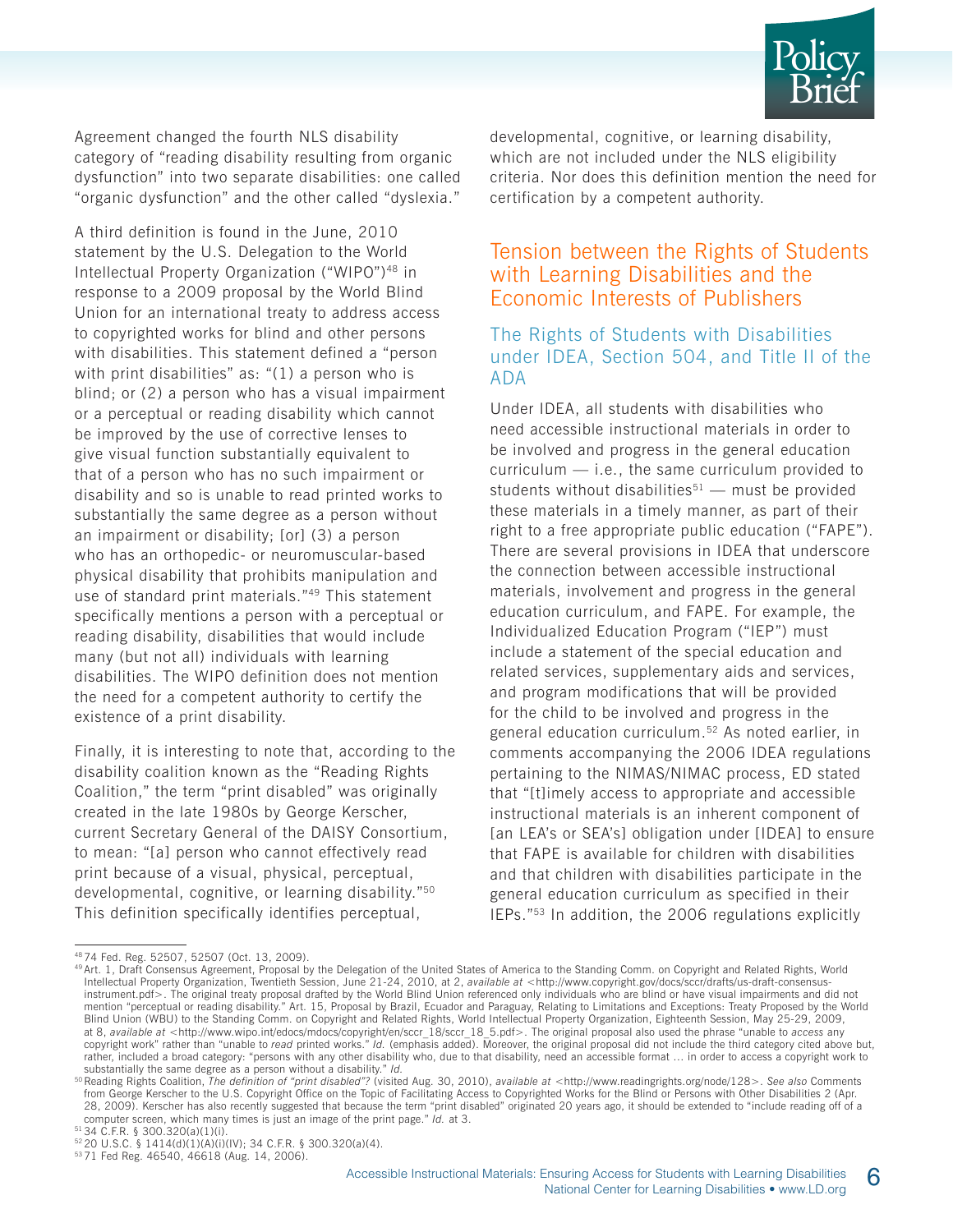

state that the new provisions do not relieve an SEA or LEA of its "responsibility to ensure that children with disabilities who need instructional materials in accessible formats, but are not included under the definition of blind or other persons with print disabilities … or who need materials that cannot be produced from NIMAS files, receive those instructional materials in a timely manner."54

Failure to provide accessible instructional materials in a timely manner to students with disabilities who need these materials may also constitute discrimination on the basis of disability under Section 504. Section 504, which applies to recipients of federal funds, including schools, school districts, and State departments of education, provides that "[n]o otherwise qualified individual

with a disability… shall, solely by reason of her or his disability, be excluded from the participation in, be denied the benefits of, or be subjected to discrimination under any program or activity receiving federal financial assistance."55 All students who are served under IDEA are automatically protected under Section 504.56 In addition, because the reach of Section 504 is broader than that of IDEA, some students with disabilities who are not eligible under IDEA may be protected under Section 504. The Section 504 regulations afford qualified students with disabilities the right to FAPE, defined as the provision of regular or special education and related aids and services designed to meet the individual educational needs of students with disabilities as adequately as the needs of

students without disabilities.<sup>57</sup> The Section 504 regulations also require that districts not engage in discriminatory actions that deny qualified students with disabilities comparable aids, benefits, and services.<sup>58</sup> In order for aids, benefits, and services to

64 42 U.S.C. § 12132.

be "equally effective," they must provide individuals with disabilities "an equal opportunity to obtain the same result, to gain the same benefit, or to reach the same level of achievement..."<sup>59</sup> When school districts fail to provide qualified students with disabilities needed accessible instructional materials, these students are being denied an equal opportunity to be taught the same general education curriculum and to attain the same level of achievement as their peers without disabilities.

Section 504 further prohibits districts from utilizing discriminatory "criteria or methods of administration"60 (i.e., written/formal policies or actual practices/procedures, respectively) $61$  that subject qualified individuals with disabilities to discrimination on the basis of disability or that

" When school districts fail to provide qualified students with disabilities needed accessible instructional materials, these students are being denied an equal opportunity to be taught the same general education curriculum and to attain the same level of achievement as their peers without disabilities."

defeat or substantially impair accomplishment of the objectives of the program or activity by individuals with disabilities.<sup>62</sup> When qualified students with disabilities who are in need of accessible instructional materials do not receive these materials in the same time frame in which the regular print instructional materials are made available to students without disabilities, and this delay has a negative effect on the opportunity of the students with disabilities to attain the same level of achievement that is expected for all students, the school district's procedures for delivering accessible instructional materials may be found to violate the methods of administration provision of Section 504.63

Title II of the ADA, which applies to public entities (regardless of whether they receive federal funding), prohibits discrimination on the basis of disability in a manner similar to Section 504.<sup>64</sup> In many areas, the language of Title II is virtually identical to that of

<sup>54 34</sup> C.F.R. §§ 300.172(b)(3), 300.210(b)(3).

<sup>55 29</sup> U.S.C § 794(a).

<sup>56 34</sup> C.F.R. § 104.3(i)(2)(iii). 57 34 C.F.R. § 104.33(b)(1).

<sup>58</sup> *Id.* § 104.4(b)(1); see also 28 C.F.R. § 35.130(b)(1).

<sup>59 34</sup> C.F.R. § 104.4(b)(2).

<sup>60</sup> *Id.* § 104.4(b)(4).

<sup>61</sup> *See Illinois State Bd. of Educ.,* 20 IDELR 687, at \*\*4-5 (OCR IL 1993). 62 34 C.F.R. § 104.4(b)(4).

<sup>&</sup>lt;sup>63</sup> See Letter to: California State Univ., 108 LRP 20251, at \*3 (OCR CA 2003)(finding a violation in the higher education context of the "methods of administration" provision).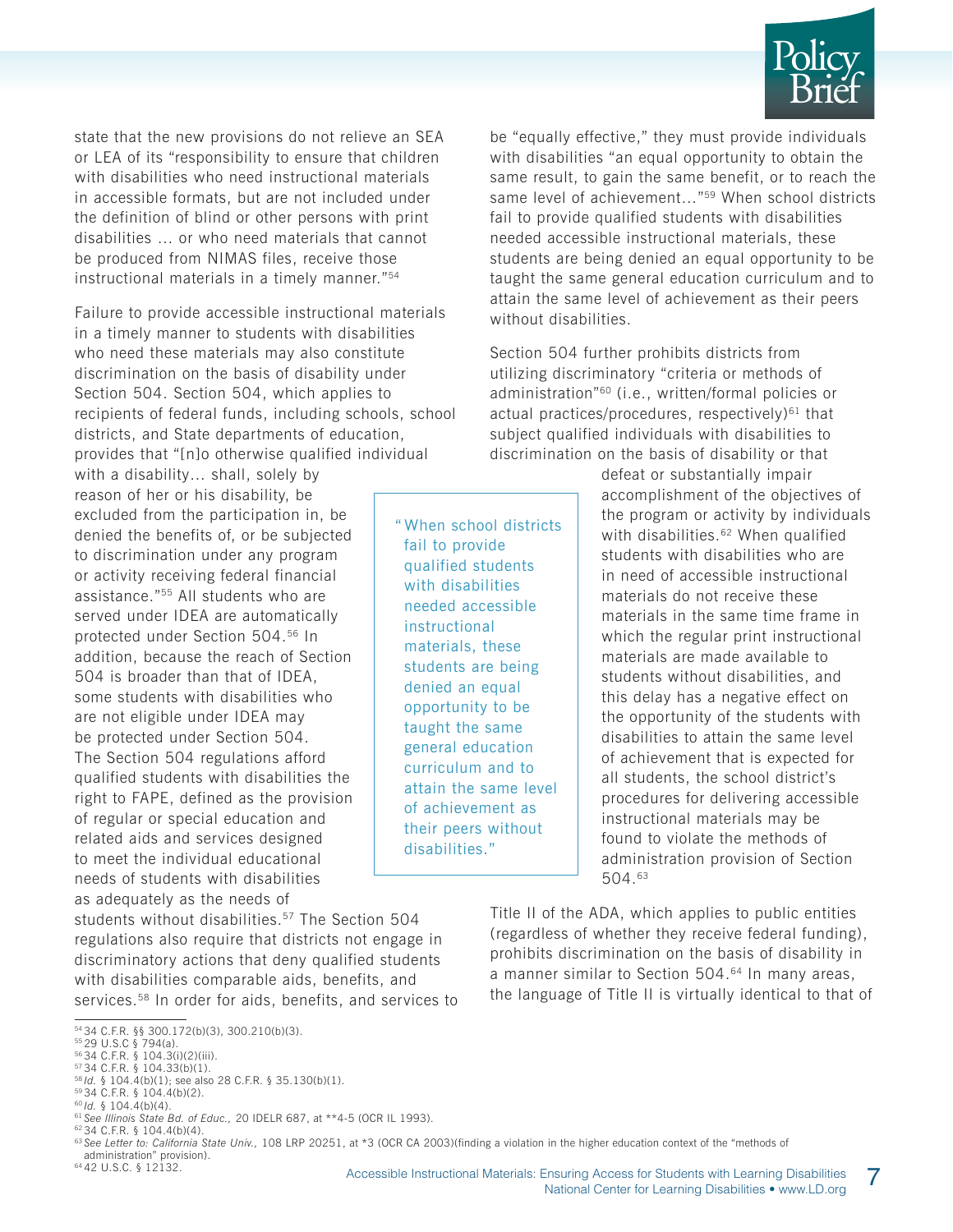

Section 504. For example, Title II includes a series of provisions that prohibit certain discriminatory actions that deny qualified individuals with disabilities comparable aids, benefits, and services as well as provisions that prohibit discriminatory criteria or methods of administration.<sup>65</sup> Title II also requires all public entities to provide "auxiliary aids and services" to qualified individuals with disabilities, when necessary to afford these individuals an equal opportunity to participate in, and enjoy the benefits of, a service, program, or activity conducted by the public entity, and to take appropriate steps to ensure

that communications with qualified individuals with disabilities are as effective as communications with others.66

Thus, school districts have an obligation under IDEA, Section 504, and Title II of the ADA to ensure the timely provision of accessible instructional materials to *all* students with disabilities who need these materials. This obligation is grounded in the obligation of school districts under IDEA to ensure that students with disabilities receive FAPE and are involved and progress in the general education curriculum. The obligation of school districts to ensure the timely provision of accessible

instructional materials to students with disabilities who need these materials is also grounded in the overall prohibition of discrimination against qualified students with disabilities under Section 504 and Title II of the ADA as well as the more specific requirements to ensure comparable aids, benefits, and services and nondiscriminatory criteria/methods of administration under Section 504 and Title II; to provide auxiliary aids and services and ensure effective communications under Title II; and to provide FAPE under Section 504.

" School districts have an obligation under IDEA, Section 504, and Title II of the ADA to ensure the timely provision of accessible instructional materials to *all* students with disabilities who need these materials."

#### Positions Taken by the Association of American Publishers ("AAP")

Citing the legislative history of the 1996 Chafee Amendment, the AAP has repeatedly asserted that the intent of the drafters was for the Chafee Amendment to serve the needs of a discrete, "specifically-defined population" of individuals with disabilities that did not represent a "viable commercial market" for the publishing community in order for the copyright exemption not to result in economic hardship for publishers.<sup>67</sup> Consequently,

> the AAP has resisted extension of Chafee to cover more broadly the category of individuals with learning disabilities, a large, heterogeneous group, which, the AAP believes, would extend the reach of Chafee from the intended few hundred thousand beneficiaries to millions of individuals and would create an economic burden for the publishers.<sup>68</sup> The AAP has stated that "the Chafee Amendment only addresses the needs of individuals with print disabilities based on some physical or organic dysfunction — i.e., its narrow focus does not address 'learning disabilities' as defined under [IDEA]."69

Furthermore, the AAP has taken the

position that "digital talking books," which the AAP acknowledges are currently the "preferred choice among specialized formats," were not envisioned at the time of the enactment of the Chafee Amendment to be part of the copyright exemption.<sup>70</sup> The AAP has pointed out that digital talking books are becoming increasingly similar to commercial ebooks and audiobooks, which can be used by large numbers of individuals without disabilities and do not require special playback equipment.<sup>71</sup> Although, as noted earlier, specialized formats are statutorily defined under the Chafee Amendment to mean Braille, audio, digital text, or large print that are exclusively for use by blind or other persons with disabilities,<sup>72</sup> the

<sup>67</sup> See, e.g., AAP, Apr. 2009, s*upra* note 17, at 7; Memo from Allan Adler & Liz Delfs (AAP) to Joseph Frye regarding the Chafee Amendment – Background and<br>Current Issues (AAP Position Paper Presented at AHEAD 2004) (Apr

<sup>65 28</sup> C.F.R. § 35.130(b).

<sup>66</sup> *Id.* § 35.160(a). *See also* U.S. DEP'T OF JUSTICE, REVISED REGULATIONS IMPLEMENTING TITLE II AND TITLE III (to be codified at 28 U.S.C. § 35.160(a)(1)) (visited Aug. 16, 2010), *available at* <http://www.ada.gov/regs2010/ADAregs2010.htm>.

<sup>68</sup> AAP, Apr. 2009, *supra* note 17, at 8. 69 AAP, 2004, *supra* note 67, at 4.

<sup>70</sup> AAP, Apr. 2009, *supra* note 17, at 8. 71 *Id.* 72 17 U.S.C. § 121(d)(4).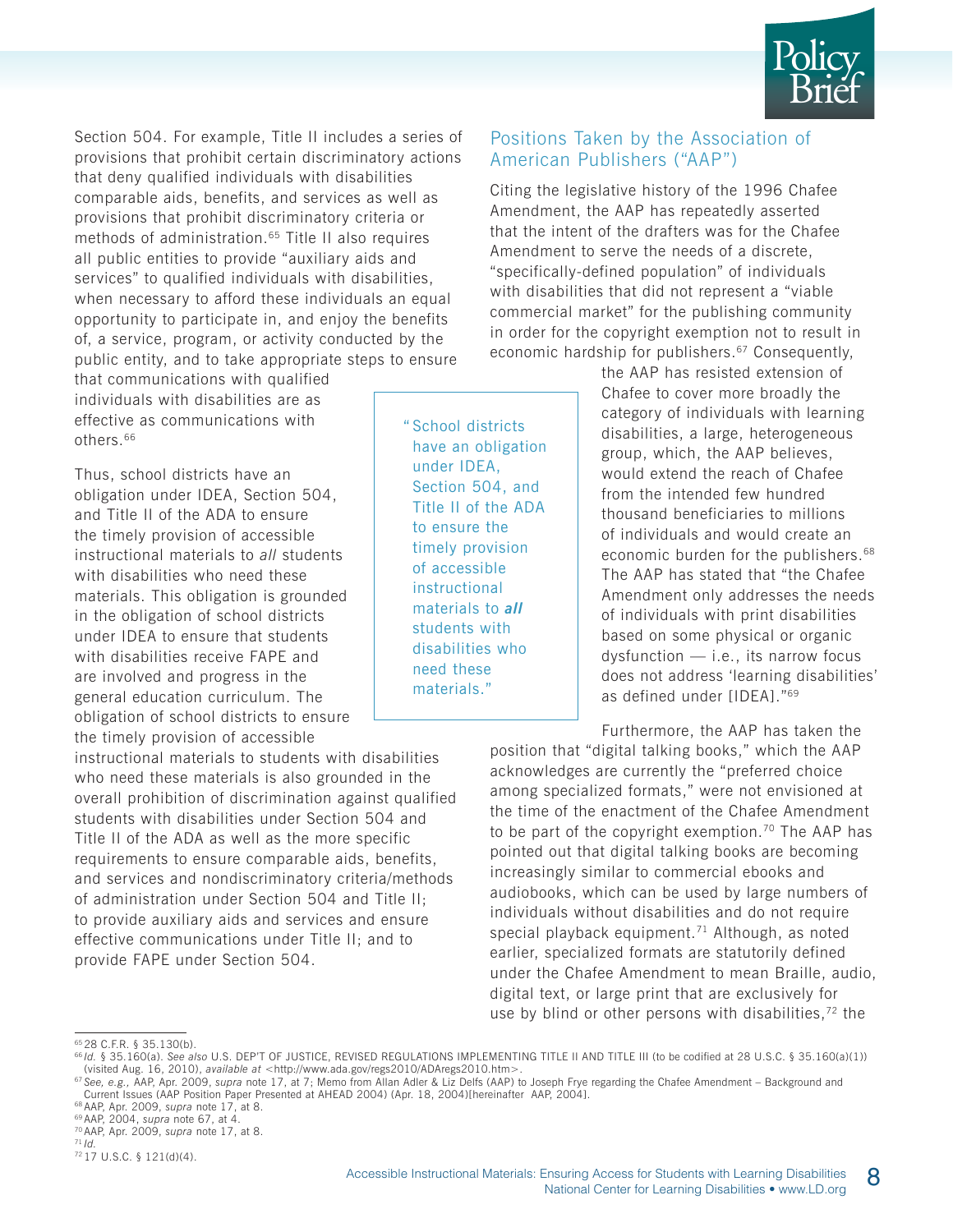

term "digital text" is not defined. According to the AAP, the term "specialized format" was intended to apply *only* to products that require the use of special text-to-speech software or equipment in order to ensure exclusive use by blind and other persons with disabilities, and was not intended to refer to text that was available to the general public or could easily be sent over the internet.<sup>73</sup> Thus, the AAP has stated:

Definitional limitations on the applicability of the Chafee Amendment, which have generated a number of practical implementation issues in the field since the exemption was first enacted, are now producing more complicated issues as government authorities and advocacy groups raise their goals and seek to meet the educational needs of a much broader population of students with diverse 'learning disabilities' by fully utilizing the capabilities of new digital technologies.74

The AAP has argued that changing perspectives on disability, coupled with new technological advances, suggest that the regulatory approach of Chafee should be replaced by a market-based approach.<sup>75</sup> Under a *market-based approach,* publishers would compete with each other to develop their own versions of accessible materials, including universally designed texts,76 without the need for authorized entities to operate under the Chafee copyright exemption. Universally designed texts are those that have options and flexibility to address the diverse learning needs of students built into the text from the beginning, rather than adapting or converting the text after the fact.<sup>77</sup> Ultimately, the development and sale of universally designed texts through a market-based approach has the potential to benefit all students, both those with and without disabilities; however, the adoption of a full market model is far ahead in the future.

<sup>73</sup> AAP, 2004, *supra* note 67, at 4. In contrast, the Association on Higher Education And Disability (AHEAD) has stated: "Students with disabilities should not be relegated to using outdated technology simply because the latest technology was not contemplated at the time the Chafee Amendment was drafted. Students with disabilities must have access to the latest technology available to improve their access to text materials and permit them to compete equally on the academic playing field." AHEAD, Position Statement: AHEAD's Perspective on the Issues of Textbook Access (Dec. 2006), *available at* <http://www.ahead.org/resources/e-text/position-statement> [hereinafter, AHEAD, 2006].<br><sup>74</sup> AAP, 2004, supra note 67, at 2.

<sup>&</sup>lt;sup>75</sup> AAP, Apr. 2009, supra note 17, at 8.

<sup>76</sup> In comments to the 2006 IDEA regulations, ED stated that *"[NIMAS] is not intended to provide materials that are universally designed."* 71 Fed. Reg. 46540, 46617 (Aug. 14, 2006) (emphasis added). ED similarly noted that the purpose of NIMAS was "to improve the quality and consistency of print instructional materials converted to accessible formats for persons who are blind and persons with print disabilities, not to alter the content (e.g., the depth, breadth, or

complexity) of the print instructional materials." Id.<br><sup>77</sup> AAP, Apr. 2009, supra note 17, at 9; See also Center for Applied Special Technology, National Center on Universal Design for Learning, UDL Guidelines – Version 1.0 (visited Aug. 30, 2010), *available at* <http://www.udlcenter.org/aboutudl/udlguidelines>.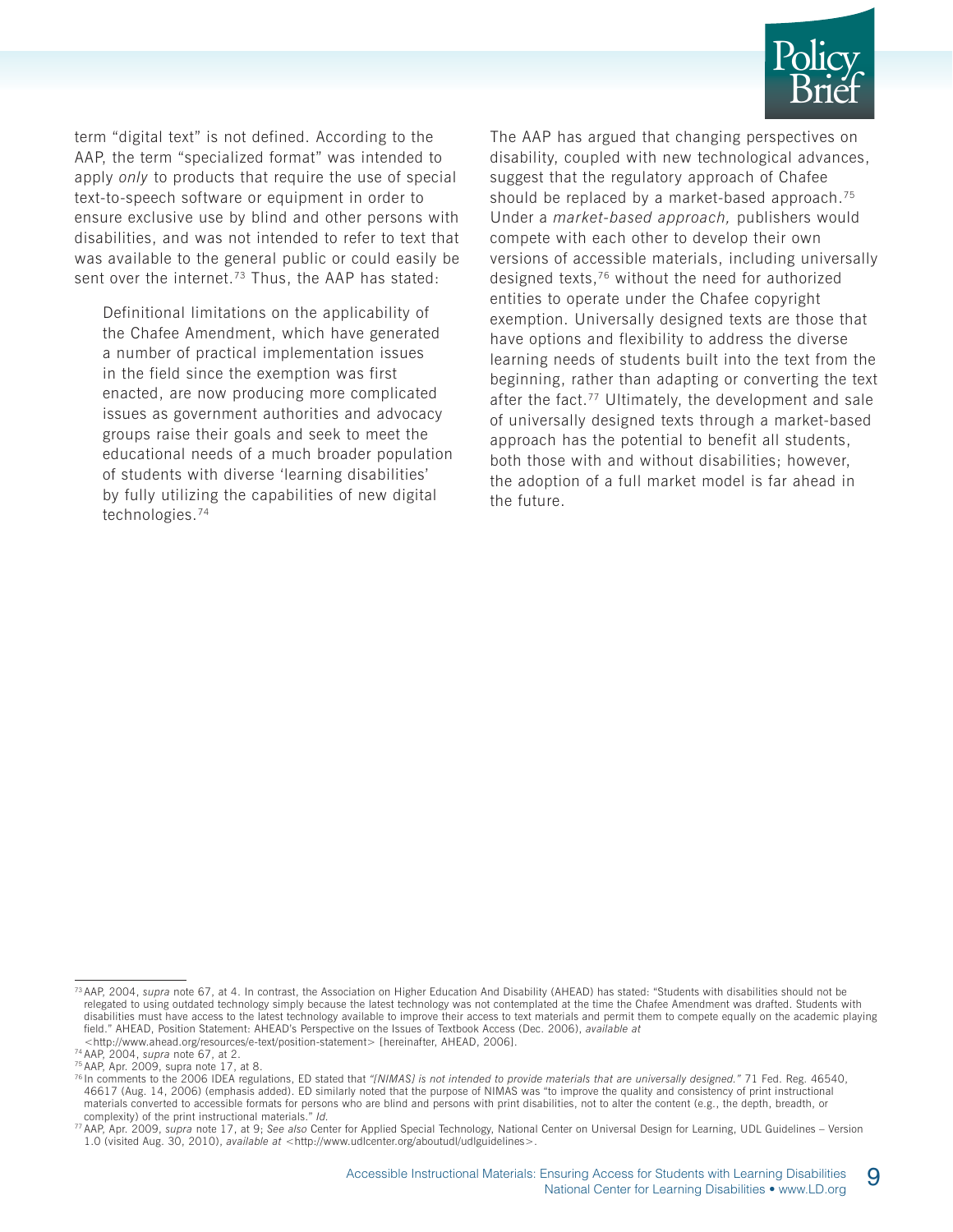

## Analysis of the NLS Eligibility Criteria for NIMAS/NIMAC

Learning disabilities are not explicitly included in the NLS regulations; rather, the fourth eligibility category refers to "a reading disability." Most, but not all students with learning disabilities have a reading disability (approximately 80%).78 In order to qualify under the NLS regulations, an individual with a reading disability must satisfy the following three requirements:

- $\blacksquare$  The reading disability must result from organic dysfunction;
- $\blacksquare$  The reading disability must be certified by a doctor of medicine who may consult with colleagues in associated disciplines; and
- $\blacksquare$  The reading disability must be of sufficient severity to prevent the reading of printed material in a normal manner.79

The present section analyzes how each of these requirements limits NIMAS/NIMAC eligibility for students with learning disabilities as well as how the application of these requirements results in the creation of a subset of students with learning disabilities who have a right to receive accessible instructional materials but are unable to receive materials that have been produced from NIMAS files and obtained through the NIMAC.

#### The reading disability must result from "organic dysfunction"

#### Explanation of "organic dysfunction" by the Library of Congress

Only those individuals who have been certified by a competent authority as having a reading disability "resulting from organic dysfunction" are eligible under the fourth NLS category. The Library of Congress provided little explanation in the Federal

Register when it published the regulations in 1974, beyond stating that it had received feedback from experts in various fields with respect to language to describe the disability categories and corresponding competent authorities.80 In a 1997 document entitled *NLS Factsheets: Talking Books and Reading Disabilities,* which provided additional clarification regarding eligibility for individuals with reading disabilities, the Library of Congress stated that the term "organic dysfunction" means a disability that is "physically-based" or has a "physical origin," in accordance with the language of the 1966 statute.<sup>81</sup> The 1966 statute authorized the national library program to loan books "to the blind and to other *physically* handicapped readers … unable to read normal printed material as a result of *physical limitations.*"82 The Library of Congress further indicated that for individuals with reading disabilities, "[t]he cause, when physical, lies within the central nervous system."83 Moreover, the Library of Congress specifically pointed out that "[t]he following groups of individuals are not automatically eligible: those who have learning disabilities, dyslexia, attention deficit disorder, attention deficithyperactivity disorder, chronic-fatigue syndrome, autism, functional illiteracy, or mental retardation, unless there is a specific accompanying visual or physical handicap."84 Thus, in order for an individual to qualify under the fourth NLS category, he/she must be certified by a competent authority as having a reading disability that is based on a physical dysfunction in the central nervous system.

#### Outdated terminology from the 1960s and 1970s

The term "organic dysfunction," which does not appear in IDEA, Section 504, or the ADA, reflects outdated terminology $85$  used primarily by medical

<sup>78</sup> *See, e.g.,* G. Reid Lyon, Sally E. Shaywitz, & Bennett A. Shaywitz, A Definition of Dyslexia, 53 ANNALS OF DYSLEXIA 1, 2 (2003).

<sup>79 36</sup> CFR § 701.6(b)(1)(iv). *See also* Library of Congress, *NLS Factsheets: Talking Books and Reading Disabilities* (1997), *available at* <http://www.loc.gov/nls/reference/factsheets/readingdisabilities.html> [hereinafter LOC, Reading Disabilities].

<sup>80 39</sup> Fed. Reg. 20203 (June 7, 1974).

<sup>81</sup> LOC, *Reading Disabilities, supra* note 79.

<sup>82</sup> Pub. L. 89-522, § 1, 80 Stat. 330 (July 30, 1966) (codified as amended at 2 U.S.C. § 135a)(visited Aug. 16, 2010), *available at*

<sup>&</sup>lt;http://www.loc.gov/nls/pl89522.html> (emphasis added). 83 LOC, *Reading Disabilities, supra* note 79.

<sup>84</sup> *Id.*

<sup>85</sup> See Comments from James H. Wendorf, Executive Director, National Center for Learning Disabilities ("NCLD"), to U.S. Copyright Office on the Topic of Facilitating Access to Copyrighted Works for the Blind or Other Persons with Disabilities 3 (Apr. 21, 2009) [hereinafter NCLD, 2009] (stating that "the term 'reading disability resulting from organic dysfunction' is not defined in authoritative medical or education literature, nor is such a category recognized in special education law or any other statutory provision outside the domain of N:S regulations"); Comments from Steve Noble, Learning Disabilities Association of America ("LDA") to U.S. Copyright Office on the Topic of Facilitating Access to Copyrighted Works for the Blind or Other Persons with Disabilities 1 (Apr. 2, 2009) [hereinafter LDA, 2009] (stating same).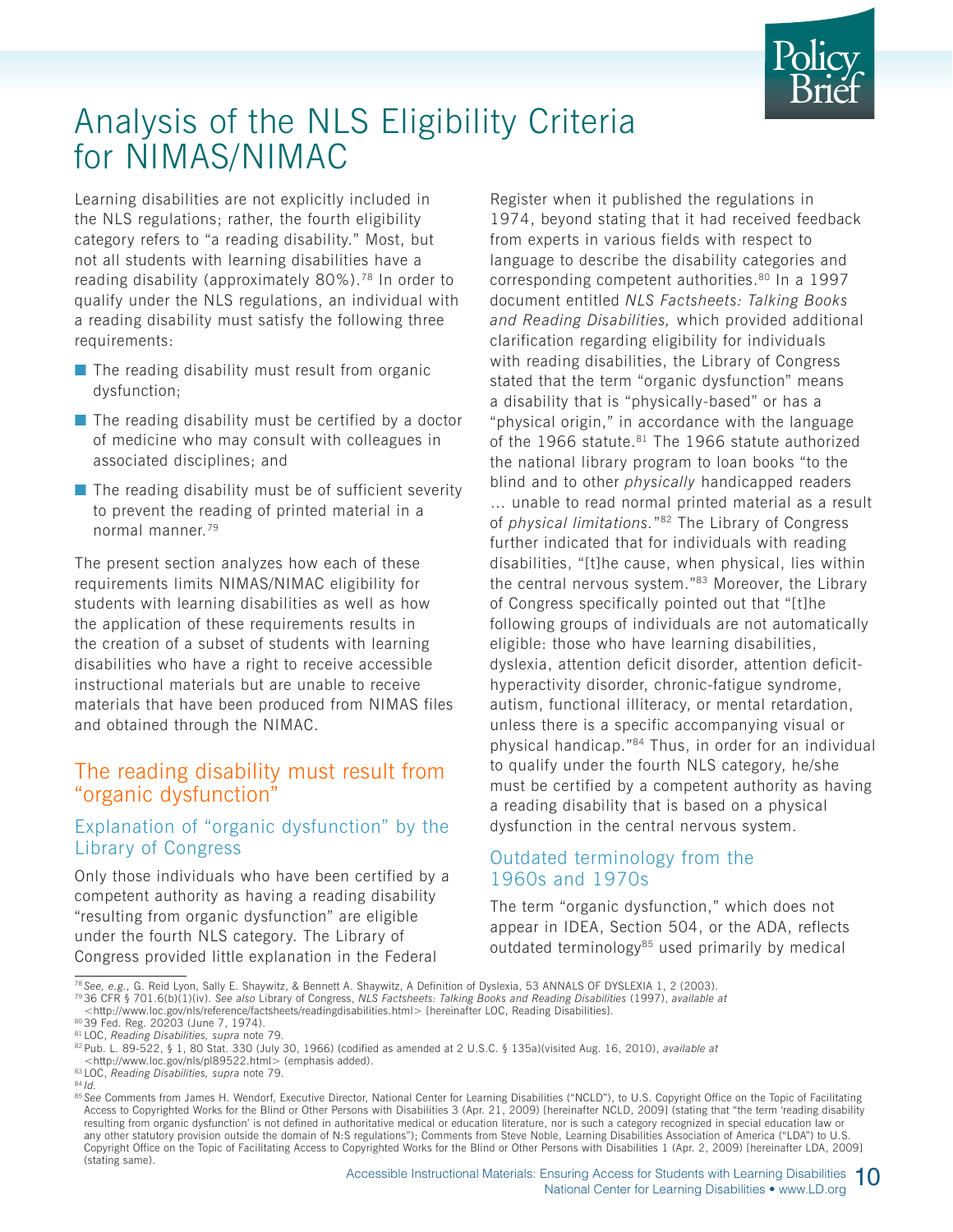

researchers such as neurologists and psychiatrists in the 1960s and 1970s, the period during which the Library of Congress regulations were initially

published. For example, a 1969 article entitled *Reading Problems: Glossary of Terminology* explained that the term "organic reading disability" was used by neurologists to refer to a child who has "[a] physical abnormality of the brain, deduced from a neurological examination with or without corroborating laboratory evidence and historical data."86 Similarly, a 1966 study of children with specific reading disabilities by psychiatrists defined "organic reading disability" as referring to "the difficulties of … children who have abnormalities in one or more areas of the classical neurological examination of cranial nerves, muscle tone and synergy, and deep and superficial reflexes."87 Also during these years, medical researchers began to use the term "minimal brain dysfunction"88

to describe "'soft signs' of organicity"89 or "'organic' factors of a subtle nature"90 to refer to "[s]ubtle, borderline, equivocal, but still-detectable deviations from normal on the traditional neurological examination…"91

" The term "organic dysfunction," which does not appear in IDEA, Section 504, or the ADA, reflects outdated terminology<sup>92</sup> used primarily by medical researchers such as neurologists and psychiatrists in the 1960s and 1970s, the period during which the Library of Congress regulations were initially published."

By the late 1980s, the term "organic" began to be disfavored among neurologists and psychiatrists, who criticized the artificial distinction between an organic

> and a psychological/functional diagnosis.93 Moreover, with the help of advancements in neuroimaging technologies, extensive research emerged to document the neurological basis of learning disabilities.94 Research also began to show genetic influences on learning disabilities.95 Because the NLS requirement concerning "organic dysfunction" reflects terminology that is no longer in use, the language is likely obfuscating for both educators and parents, <sup>96</sup> as they try to determine eligibility for NIMAS-based materials under IDEA. Moreover, the fact that educators may view the term "organic dysfunction" as "medical" rather than "educational," may lead them to be more reluctant to consider students with learning disabilities as eligible for NIMAS under the category of

reading disability resulting from organic dysfunction. To have an eligibility criterion describing the specific nature of the disability under question written in archaic language and therefore confusing, can only serve to limit the number of students who will be found eligible to receive accessible instructional

<sup>86</sup> Doris V. Gunderson, Reading Problems: Glossary of Terminology, 4 READING RES. Q. 534, 545 (1969) (defining the term "structural defect of the central nervous system). This glossary also defined the term "organic" as "[h]aving to do with the structure or functioning of a part of the body; often used in differentiating physical from psychological causation." *Id.* at 542.

<sup>87</sup> Archie A. Silver & Rosa A. Hagin, Maturation of Perceptual Functions in Children with Specific Reading Disability, 19 READING TEACHER 253, 253 (1966). 88 SAM D. CLEMENTS, MINIMAL BRAIN DYSFUNCTION IN CHILDREN 1 (NINBD Mono. No. 3 U.S. Dep't Health, Educ., & Welfare, Pub. Health Serv. Publication No. 1415) (1966).

<sup>89</sup> Abraham Towbin, *Cerebral Dysfunctions Related to Perinatal Organic Damage: Clinical-Neuropathologic Correlations,* 87 J. ABNORMAL PSYCHOL. 617, 627 (1978).

<sup>90</sup> Martha Bridge Denckla, The Neurological Basis of Reading Disability, in READING DISABILITY: A HUMAN APPROACH TO LEARNING 25, 29 (Florence G. Roswell & Gladys Natchez eds., 1977).

<sup>91</sup> *Id.* at 31.

<sup>&</sup>lt;sup>92</sup> See Comments from James H. Wendorf, Executive Director, National Center for Learning Disabilities ("NCLD"), to U.S. Copyright Office on the Topic of Facilitating<br>Access to Copyrighted Works for the Blind or Other Pers resulting from organic dysfunction' is not defined in authoritative medical or education literature, nor is such a category recognized in special education law or any other statutory provision outside the domain of N:S regulations"); Comments from Steve Noble, Learning Disabilities Association of America ("LDA") to U.S. Copyright Office on the Topic of Facilitating Access to Copyrighted Works for the Blind or Other Persons with Disabilities 1 (Apr. 2, 2009) [hereinafter LDA, 2009] (stating same).

<sup>93</sup> See, e.g., F. Timothy Leonberger, The Question of Organicity: Is It Still Functional? 20 PROF. PSYCHOL.: RES. & PRAC. 411, 411 (1989). In 1994, the American Psychiatric Association's DSM-IV removed the previously included category of "organic mental disorders." *See* MICHAEL FIRST, ALLEN FRANCES, & HAROLD ALAN PINCUS, DSM-IV-TR GUIDEBOOK 85 (2004). 94 *See, e.g.,* Sally E. Shaywitz & Bennett A. Shaywitz, *Reading Disability & the Brain* 61 EDUC. LEADERSHIP 7, 8 (2004); George W. Hynd, Richard Marshall, & Jose

Gonzalez, Learning Disabilities and Presumed Central Nervous System Dysfunction, 14 LEARNING DIS. Q. 283, 289 (1991). In comments submitted to the U.S. Copyright Office in 2009, NCLD and LDA both noted that "[a]lthough the conceptual understanding of learning disabilities has grown over the last 40 years, it is firmly understood that they are, by nature, of neurological origin. The body of research evidence that has been collected ... clearly supports the view that reading disabilities, in particular, are based on physiological i

<sup>&</sup>lt;sup>95</sup> See, e.g., Yulia Kovas & Robert Plomin, *Learning Abilities and Disabilities: Generalist Genes, Specialist Environments, 16 CURRENT DIRECTIONS IN PSYCHOL.* 

SCI. 284, 284-87 (2007). 96 *See* NCLD, *supra* note 85, at 3 (noting the confusion resulting from the term "reading disability resulting from organic dysfunction"); LDA, *supra* note 85, at 2 (commenting on same).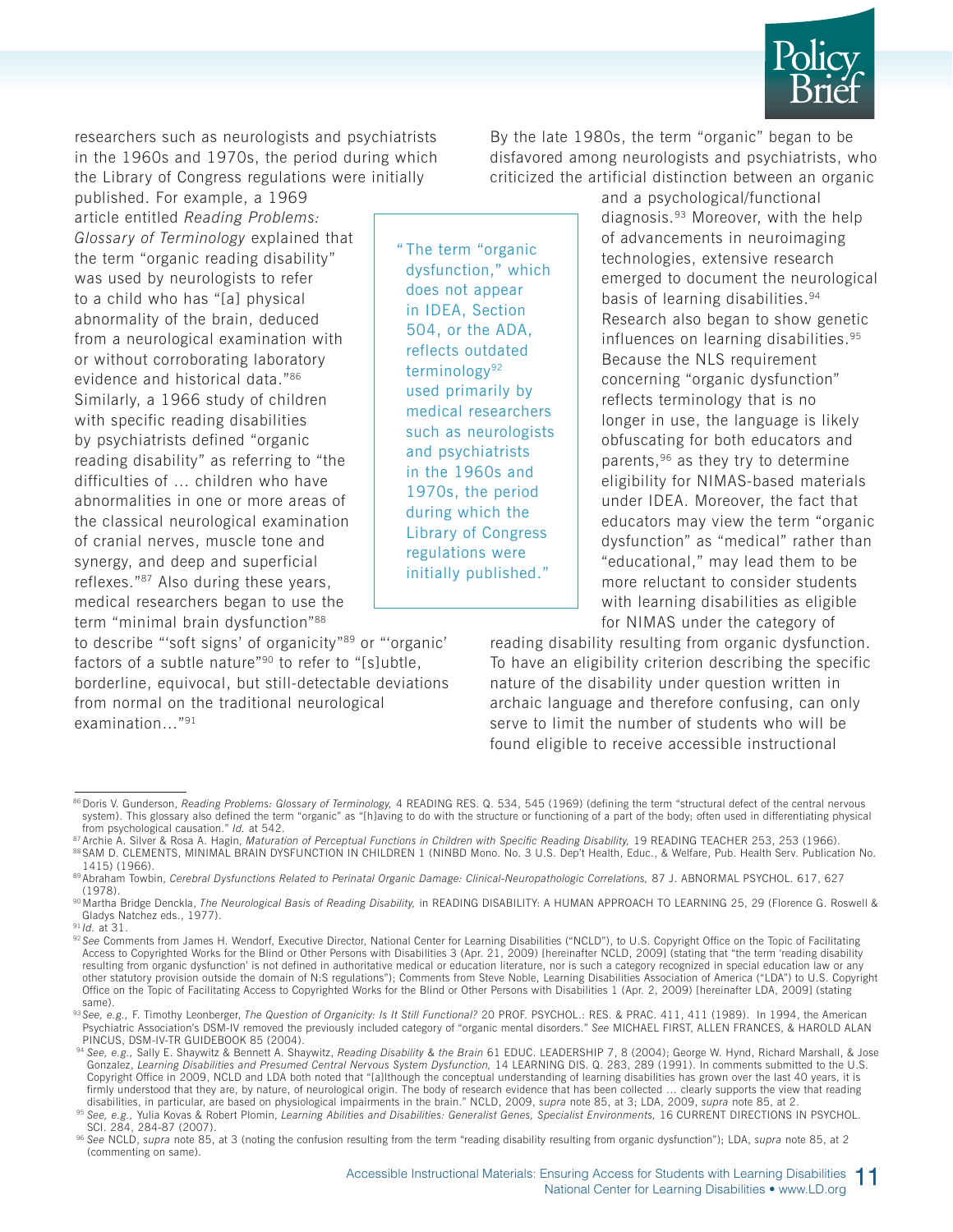

materials under this criterion.<sup>97</sup> It is ironic that the "organic dysfunction" language may lead educators to exclude students with learning disabilities, a group to which the definition, if understood, actually applies.

#### Comparison of the NLS eligibility criterion for organic dysfunction with the definition of specific learning disability under IDEA

The precursor to IDEA, the Education for All Handicapped Children's Act (P.L. 94-142), which was enacted in 1975,<sup>98</sup> approximately the same time at which the NLS regulations were issued, followed a different trajectory in purpose and development. While the NLS regulations grew out of a background of providing books "to blind and to other physically handicapped readers," the IDEA definition of specific learning disability ("SLD") was based on the work of Dr. Samuel Kirk, who had been the first to use the term "learning disability" in 1962.<sup>99</sup> The current definition for SLD under IDEA, which has remained essentially unchanged from 1975,<sup>100</sup> is as follows:

(A) In general. The term 'specific learning disability' means a disorder in 1 or more of the basic psychological processes involved in understanding or in using language, spoken or written, which disorder may manifest itself in the imperfect ability to listen, think, speak, read, write, spell, or do mathematical calculations.

(B) Disorders included. Such term includes such conditions as perceptual disabilities, brain injury, minimal brain dysfunction, dyslexia, and developmental aphasia.

(C) Disorders not included. Such term does not include a learning problem that is primarily the result of visual, hearing, or motor disabilities, of mental retardation, of emotional disturbance, or of environmental, cultural, or economic disadvantage.<sup>101</sup>

The NLS requirement that a reading disability be based on a physical dysfunction in the central nervous system is not, on its face, inconsistent with IDEA. Although, as noted, IDEA does not use the term "organic dysfunction," the IDEA definition for SLD suggests a neurological basis for learning disabilities by including disorders, in particular "brain injury" and "minimal brain dysfunction," that neurologists at the time of the EAHCA's enactment in 1975 attributed to central nervous system dysfunction. While the names of these disorders mentioned in IDEA, like organic dysfunction in the fourth NLS category, reflect outdated terminology, they also underscore the relationship between learning disabilities and the central nervous system.<sup>102</sup> It is noteworthy that the definition of learning disabilities put forth by the National Joint Committee on Learning Disabilities ("NJCLD"), originally developed in 1981, goes further than IDEA by referencing a neurological basis for learning disabilities, stating that such disabilities "are intrinsic to the individual and presumed to be due to the central nervous system."103

Thus, while the "organic dysfunction" language may serve to limit the number of students with learning disabilities who are identified as NIMAS/NIMACeligible because of its unfamiliarity to educators and parents, this language is not directly at odds with the IDEA definition of SLD and should be viewed as including students with learning disabilities. At the same time, a marked distinction between the NLS criterion and IDEA lies in the fact that the NLS regulations require a medical doctor to certify the existence of a physical dysfunction in the central nervous system, whereas IDEA does not require such proof or certification, by a doctor or anyone else, as a prerequisite for identification of a student under the category of SLD.

<sup>97</sup> AHEAD similarly criticized the Chafee Amendment as being "viewed by most in the disability service and advocacy community as overly restrictive, outdated, and inefficient in insuring full access to copyrighted materials by persons with print-related disabilities." Comments from Michael Shuttic, President of the Association<br>on Higher Education And Disability (AHEAD), to the U.S.

<sup>&</sup>lt;sup>98</sup> Pub. L. 94-142, 89 Stat. 773, as amended (Nov. 29, 1975) (codified at 20 U.S.C. § 1400 et seq.).<br><sup>99</sup> See Samuel A. Kirk & Barbara Bateman, *Diagnosis and Remediation of Learning Disabilities, 29 EXCEPTIONAL CHILDREN,* the term "learning disabilities" before a group of parents who subsequently formed the Association for Children with Learning Disabilities ("ACLD"), which later became the LDA. *See* Daniel P. Hallahan & Cecil D. Mercer, *Learning Disabilities: Historical Perspectives* (Learning Disabilities Summit: Building a Foundation for the Future White Papers) 13 (2001). In 1968, the U.S. Office of Education's National Advisory Committee on Handicapped Children ("NACHC"), chaired by Kirk, developed a definition of learning disability to be used as a basis for federal legislation. *Id.* at 15. This definition was included in the Children with Specific Learning Disabilities Act of 1969, incorporated into P.L. 91-230 (1970). *Id.*

<sup>&</sup>lt;sup>101</sup> 20 U.S.C. § 1401 (30); 34 C.F.R. § 300.8(c)(10).

<sup>102</sup> Section 504 similarly suggests a neurological basis for eligibility by defining a physical or mental impairment as: "(A) any physiological disorder or condition ... affecting one or more of the following body systems: neurological...; or (B) any mental or psychological disorder, such as mental retardation, organic brain syndrome ... and specific learning disabilities." 34 C.F.R. §

<sup>&</sup>lt;sup>103</sup> National Joint Committee on Learning Disabilities, Learning Disabilities: *Issues on Definition* 3 (1990), *available at* <http://www.ldonline.org/about/partners/njcld/archives>.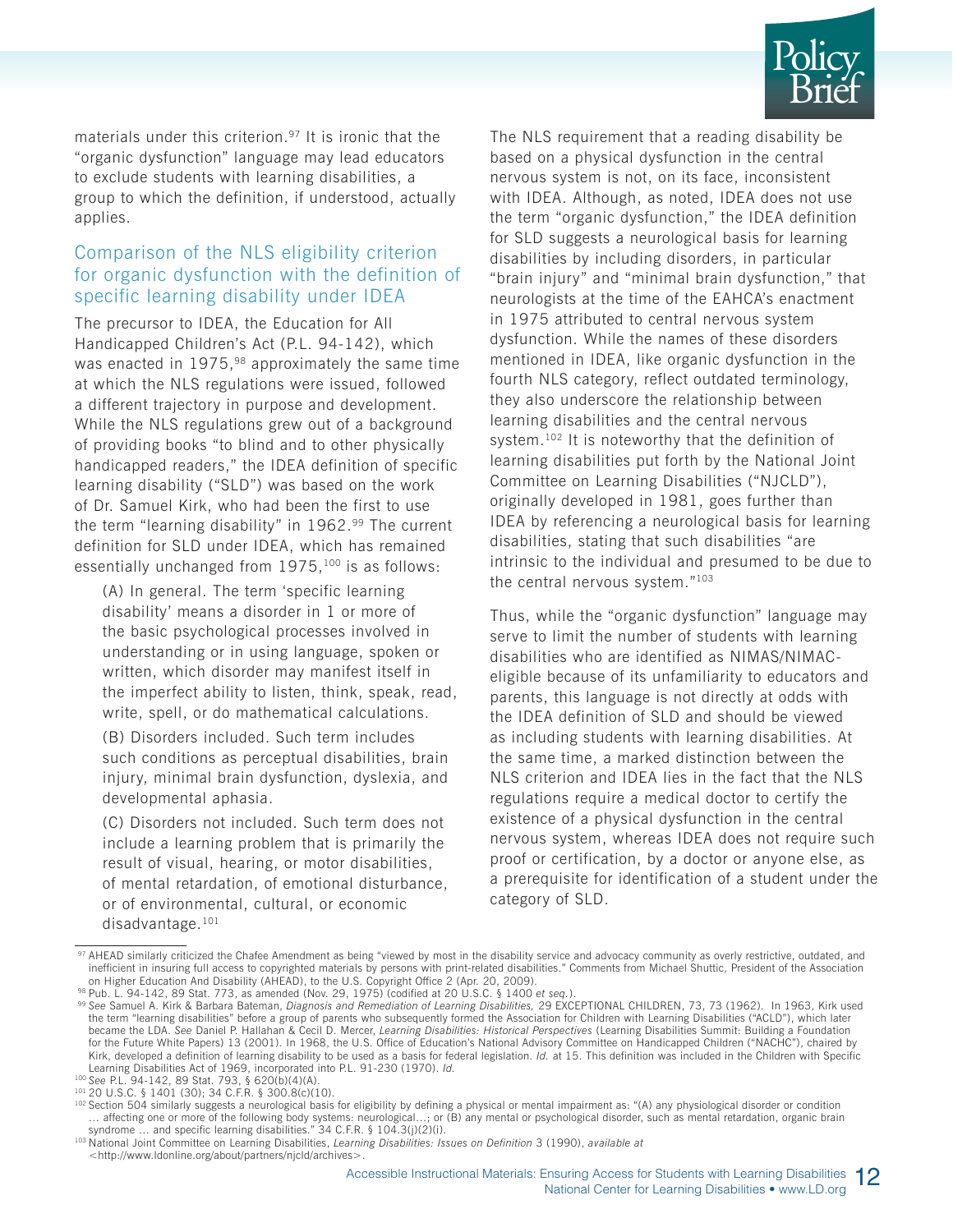

#### The reading disability must be certified by a doctor of medicine who may consult with colleagues in associated disciplines

#### Explanation provided by the Library of Congress

According to the Library of Congress, the NLS regulations were drafted to require a "doctor of medicine" to be the competent authority in the case of a reading disability resulting from organic dysfunction in order to certify "not only that a reading disability exists and is serious enough to prevent reading regular printed material in a normal manner, but also that the identified condition has a physical basis."104 Moreover, "nonorganic factors – such as emotional or environmental causes, intellectual or educational deficiencies… must be ruled out."105 While the other disability categories in the NLS regulations have an extensive list of individuals who may serve as a competent authority

for the purpose of certification, the only permissible competent authority for the fourth category is a doctor of medicine, who may consult with colleagues from other disciplines.106 The Library of Congress further indicated that the distinction between a competent authority for a reading disability and that for the remaining disability categories was intentional:

> For most eligible people served by this program, the cause of the inability to read printed material — such as blindness, paralysis, loss of arms or hands, extreme weakness, or palsy — is readily observable. In these cases, professionals in various fields related to health care, education,

" The requirement that a reading disability be certified by a doctor of medicine who may, but is not required to, consult with other colleagues runs counter to the school-based evaluation process required under IDEA and Section 504."

or rehabilitation are acceptable as certifying authorities. With persons classified as reading disabled, usually only the effect is readily apparent. The cause, when physical, lies within the central nervous system, and, under the existing regulation, this cause can be determined only by competent medical authority.<sup>107</sup>

Thus, the reason given that only a medical doctor can serve as the competent authority in the case of a reading disability is that the organic or physical basis of the disability in the central nervous system would not be "readily observable" and could, therefore, be determined only by a competent medical authority.

#### Inconsistency with the school-based processes of IDEA and Section 504

The requirement that a reading disability be certified by a doctor of medicine who may, but is not required to, consult with other colleagues runs counter to the school-based evaluation process required under IDEA and Section 504. IDEA specifies that districts

> must conduct a full and individual evaluation to assess the child in all areas of suspected disability including, among other areas, health, vision, general intelligence, academic performance, and motor abilities.108 IDEA also includes several requirements to ensure the valid administration of the assessments comprising the evaluation, including the provision that such assessments must be administered "by trained and knowledgeable personnel."109 Section 504 contains a similar requirement that *schools/school districts* conduct an evaluation "before taking any action with respect to the initial placement … in regular or special education and any subsequent

significant change in placement."<sup>110</sup> Thus, under both statutes, the evaluation is to be conducted and

<sup>104</sup> LOC, *Reading Disabilities, supra* note 79.

<sup>105</sup> *Id.* 106 36 C.F.R. § 701.6(b)(2).

<sup>107</sup> LOC, *Reading Disabilities, supra* note 79.

<sup>108 20</sup> U.S.C. § 1414(b)(3)(B); 34 C.F.R. § 300.304(c)(4). 109 20 U.S.C. § 1414(b)(3)(A)(iv); 34 C.F.R. § 300.304(c)(1)(iv).

<sup>110 34</sup> C.F.R. § 104.35. *See also E. Side Union High Sch. Dist.,* 52 IDELR 269 (OCR CA 2009) (discussing the need for an evaluation for the purposes of Section 504 to cover "all areas of educational need.").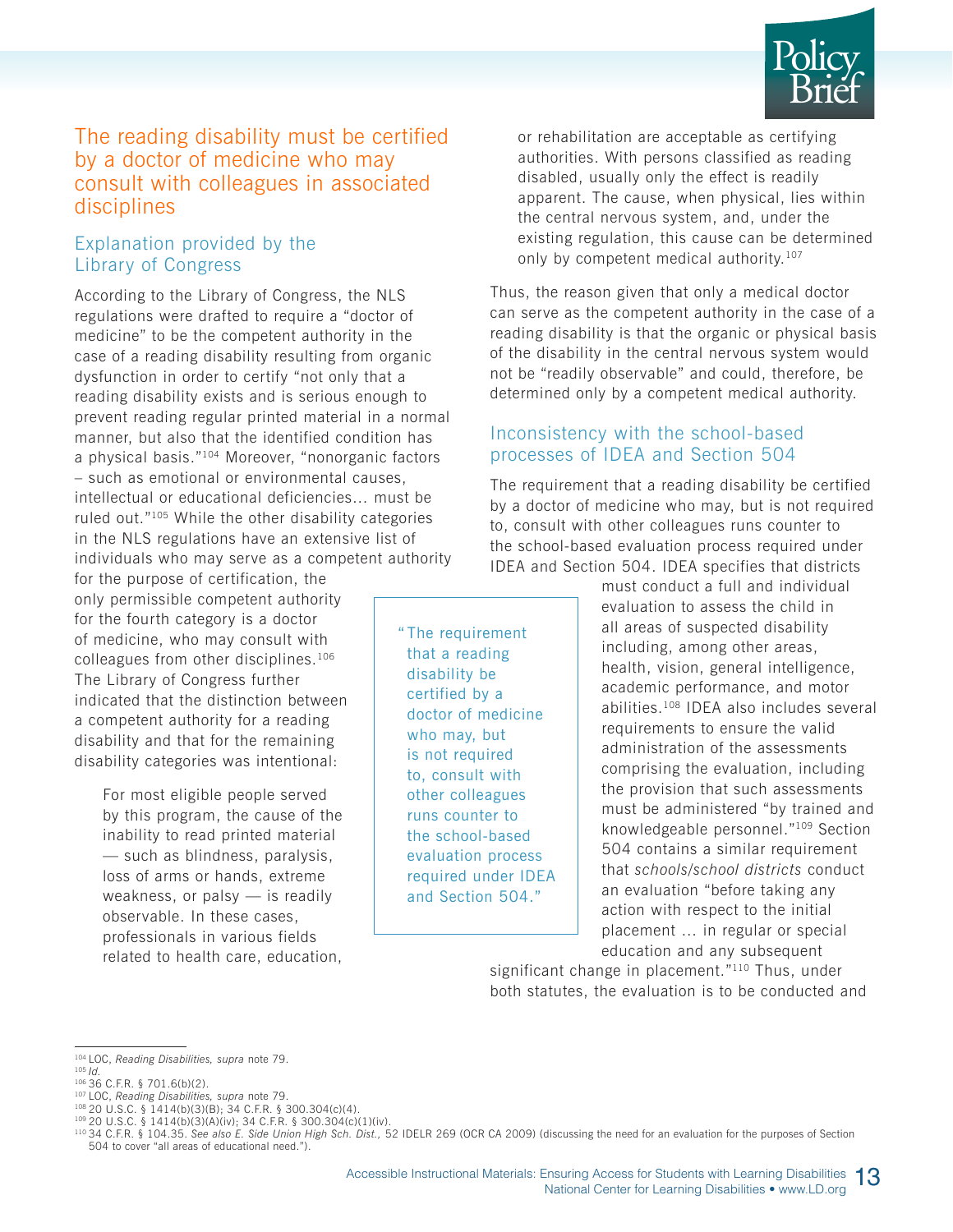

the assessments are to be administered by school personnel, not a doctor of medicine.<sup>111</sup>

Furthermore, there is *no requirement under IDEA for a school district to obtain medical documentation* as part of the evaluation process. The Office of Special Education Programs ("OSEP") has previously discussed the need for a medical assessment in the context of Attention Deficit Disorder ("ADD"), a disability that most often falls under the category other health impairments ("OHI"). In *Letter to Williams,* OSEP stated that IDEA "does not necessarily require a school district to conduct a medical evaluation for the purpose of determining whether a child has ADD. If a public agency believes that a medical evaluation by a licensed physician is needed as part of the evaluation to determine whether a child suspected of having ADD meets the eligibility criteria of the OHI category, or any other disability category under [IDEA], the school district must ensure that this evaluation is conducted at no cost to the parents."112 Moreover, "[i]f the school district believes that there are other effective methods for determining whether a child … meets the eligibility requirements … then it would be permissible to use qualified personnel other than a licensed physician to conduct the evaluation."113 There is similarly no requirement for a medical assessment under Section 504.114

In contrast to the NLS regulations, which require that certification be made only by a physician, who may act alone, IDEA requires decisions regarding SLD eligibility to be made by a *multidisciplinary, school-based Team,* consisting of the child's parents as well as the child's regular education teacher, and at least one person qualified to conduct diagnostic

examinations such as a school psychologist, speech language pathologist, or remedial reading teacher. $115$ As part of the evaluation process, the student must also be observed in his/her learning environment.<sup>116</sup> In addition, in order to ensure that the student's underachievement is not the result of a lack of appropriate instruction in reading (i.e., to help rule out nonorganic factors), the Team must consider data regarding whether the child was provided appropriate instruction in regular education settings as well as documentation of repeated assessments at regular intervals, reflecting assessment of the student's progress during instruction.117 Furthermore, the Team must provide specific documentation regarding the eligibility determination, including (1) a statement with information such as the basis for the Team's determination of eligibility, the student's progress toward grade level state standards, "educationally relevant medical findings, if any"; and (2) written certification from each member of the Team that the report reflects the member's conclusion (if the report does not reflect the members conclusion, the member must provide a separate statement).<sup>118</sup> Such an extensive evaluation process yields much more rich data and information than an examination by a medical doctor.

Once a student has been found eligible for IDEA based on a determination of SLD, a multi-disciplinary IEP Team119 must review the evaluation results, the student's academic, developmental, and functional needs, the student's strengths, and the parent's concerns<sup>120</sup> in order to determine what services are appropriate for the student, including whether the student needs accessible instructional materials. In developing the IEP, the Team must identify, among other things, the student's present levels of academic

<sup>&</sup>lt;sup>111</sup> In comments submitted to the U.S. Copyright Office in 2009, NCLD and LDA stated: "A reading-related disability is not routinely diagnosed by a medical professional. There are no standard medical diagnostic procedures conventionally used to identify learning disabilities, and schools do not normally refer students to medical professionals to make such a determination. Instead, the presence of a learning disability is typically diagnosed by school psychologists or other specially trained educational professionals who have the competency to administer and interpret results from standardized psycho-educational diagnostic instruments."

NCLD, supra note 85, at 3; LDA, supra note 85, 2.<br><sup>112</sup> Letter to Williams, at \*5. See also Letter to Anonymous, 34 IDELR 35, at \*2 (OSEP 2000) (discussing the option of filing a State complaint if school districts do not inform parents that "medical evaluations for ADD/ADHD determinations are available at no cost to a parent").<br><sup>113</sup> Letter to Williams, at \*5.<br><sup>114</sup> Id. ("Section 504 does not necessarily require a school district to co

circumstances in an individual case, that a medical assessment is necessary to make an appropriate evaluation consistent with 34 CFR § 104.35(a) and (b), then the district must ensure that the child receives this assessment at no cost to the parents. If alternative assessment methods meet the evaluation criteria, then these methods may be used in lieu of a medical assessment ")

<sup>115 34</sup> C.F.R. § 300.308

<sup>116</sup> *Id.* § 300.310.

<sup>117</sup> *Id.* § 300.309(b).

<sup>118</sup> *Id.* § 300.311.

<sup>119</sup> The IEP Team consists of the child's parents; at least one regular education teacher; at least one special education teacher; a representative of the district who is qualified to provide or supervise the provision of special education services, is knowledgeable about the general education curriculum, and is knowledgeable about the availability of resources of the district; an individual who can interpret the instructional implications of the evaluation results; other individuals at the discretion of the parent or agency; and when appropriate, the child. 20 U.S.C. § 1414(d)(1)(B); 34 C.F.R. § 300.321(a).

 $120$  20 U.S.C. § 1414(d)(3)(A); 34 C.F.R. § 300.324(a).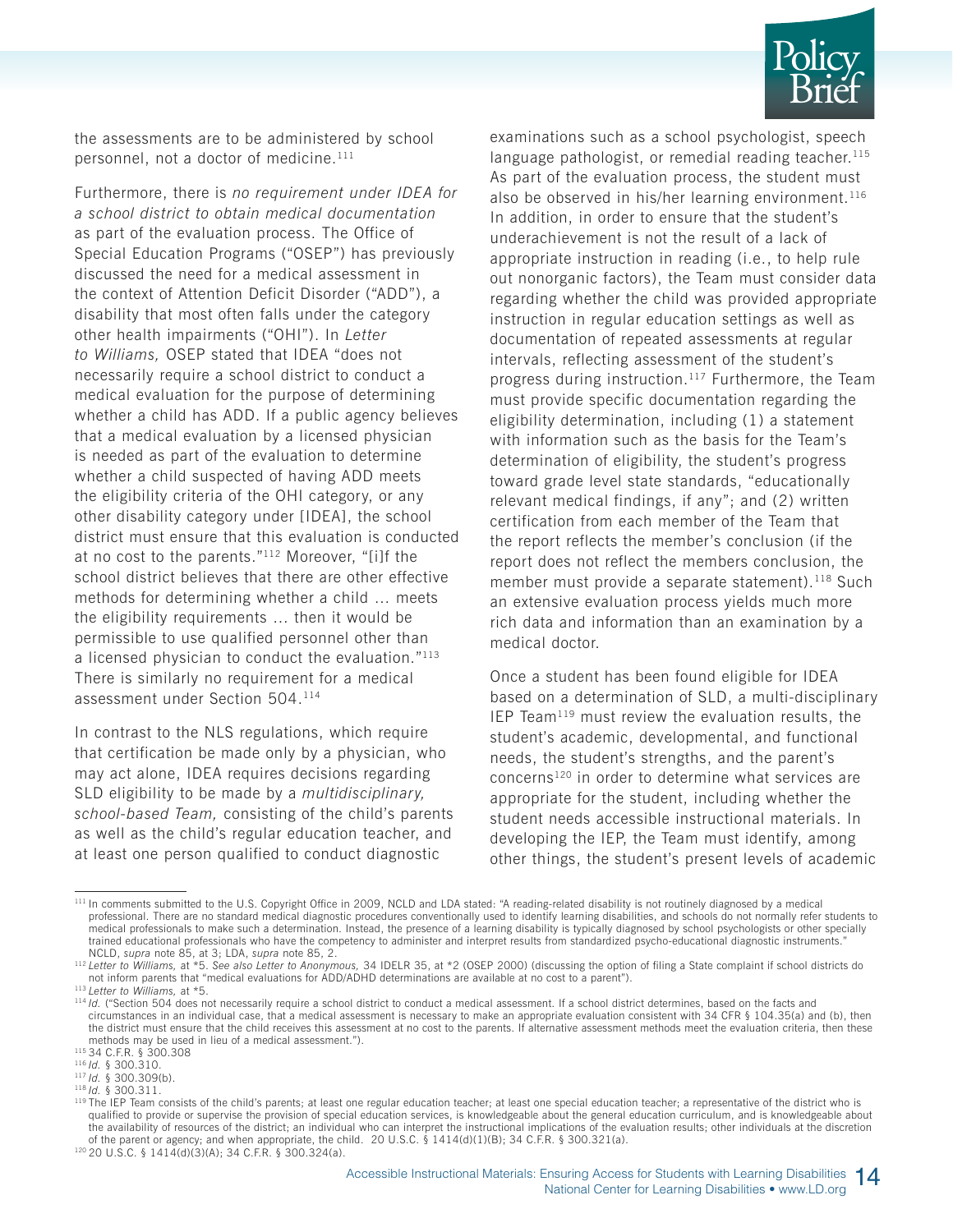

achievement and functional performance; measurable annual goals; and special education and related services, supplementary aids and services, program modifications or supports for school personnel that will enable the student to be involved and progress in the general education curriculum.<sup>121</sup> In addition, the Team must consider whether the student needs assistive technology devices and services.122 All of these requirements reflect the active involvement of the Team in the decision to provide accessible instructional materials to a particular student.

Section 504 similarly mandates a team-based process for interpreting evaluation data and making placement decisions. Under the Section 504 regulations, in making such decisions, the school district must: (1) "draw upon information from a variety of sources, including aptitude and achievement tests, teacher recommendations,

physical condition, social or cultural background, and adaptive behavior"; and (2) "ensure that the placement decision is made by a group of persons, including persons knowledgeable about the child, the meaning of the evaluation data, and the placement options."123

Thus, a multi-disciplinary Team, comprised of school-based personnel and the student's parents — not a medical doctor — is involved in the carefully thought out processes of determining whether a student is eligible to receive services under

IDEA or Section 504 and whether a student's disability-related needs require the student to receive instructional materials in an accessible format. These intricate processes negate the need for certification by a medical doctor, a requirement that may, in fact, lead to administrative delays in the time it takes for a student to receive the materials that he/she needs. The NJCLD has noted that although its definition of

learning disabilities includes a presumption of central nervous system dysfunction, the definition does not imply that the identification of learning disabilities should be restricted to a physician because "evidence of central nervous system dysfunction may or may not be elicited during the course of a medical-neurological examination" and "[t]he critical elements in the diagnosis of learning disabilities are elicited during psychological, educational and/or language assessments."<sup>124</sup>

#### Disproportionate effect on low-income students

The requirement that NIMAS eligibility for a reading disability must be certified by a medical doctor will likely have a disproportionate effect on students from low-income backgrounds.<sup>125</sup> In answer to the question whether LEAs are "required to pay

" The requirement that NIMAS eligibility for a reading disability must be certified by a medical doctor will likely have a disproportionate effect on students from low-income backgrounds."

for additional medical certification to verify that a student's print disabilities are organic in nature," OSEP stated that "LEAs have the responsibility, including the assumption of any costs, to obtain the appropriate certification [for NIMAS eligibility] for the students."126 Although the LEA must bear the cost of obtaining certification by a doctor, the requirement of medical certification benefits families with easy access to private doctors. Moreover, because it may be possible to obtain certification for NIMAS as part of an independent

evaluation, parents with the economic means to pay for such an evaluation on their own will clearly be at an advantage over those who must request an independent evaluation at public expense.<sup>127</sup> In addition, school personnel may be less willing to pursue eligibility under the reading disability category if they know that the district will be obligated to assume the costs associated with obtaining the appropriate medical certification.

<sup>121 20</sup> U.S.C. §§ 1414(d)(1)(A)(i)(I)-(III); 34 C.F.R. §§ 300.320(a), (1), (2), (4).

<sup>122 20</sup> U.S.C. § 1414(d)(3)(B)(v); 34 C.F.R. § 300.324(a)(2)(v).

<sup>&</sup>lt;sup>123</sup> 34 C.F.R. § 104.35(c). According to ED's Office for Civil Rights ("OCR"), the federal agency charged with enforcing Section 504, a proper 504 plan should include documentation concerning: (1) the manner in which the disability impacts the student's participation in the classroom and school; (2) the services the student will receive to ensure the provision of FAPE; and (3) identification of the person responsible for providing the service. San Dieguito Union Sch. Dist., 53 IDELR 242, at \*8 (OCR CA 2009).

<sup>&</sup>lt;sup>124</sup> *Id.* at 2.

<sup>&</sup>lt;sup>125</sup> See NCLD, supra note 85, at 3-4 (noting that the medical certification requirement "results in a disproportionally negative impact on those who are poor and without easy access to health care professionals … [because] children who have health coverage and easy access to medical professionals get a 'certification' while those who do not may frequently be unable to satisfy this requirement…"). 126 OSEP, NIMAS Q&A, 2010, *supra* note 37, at 6-7.

<sup>127 34</sup> C.F.R. § 300.502.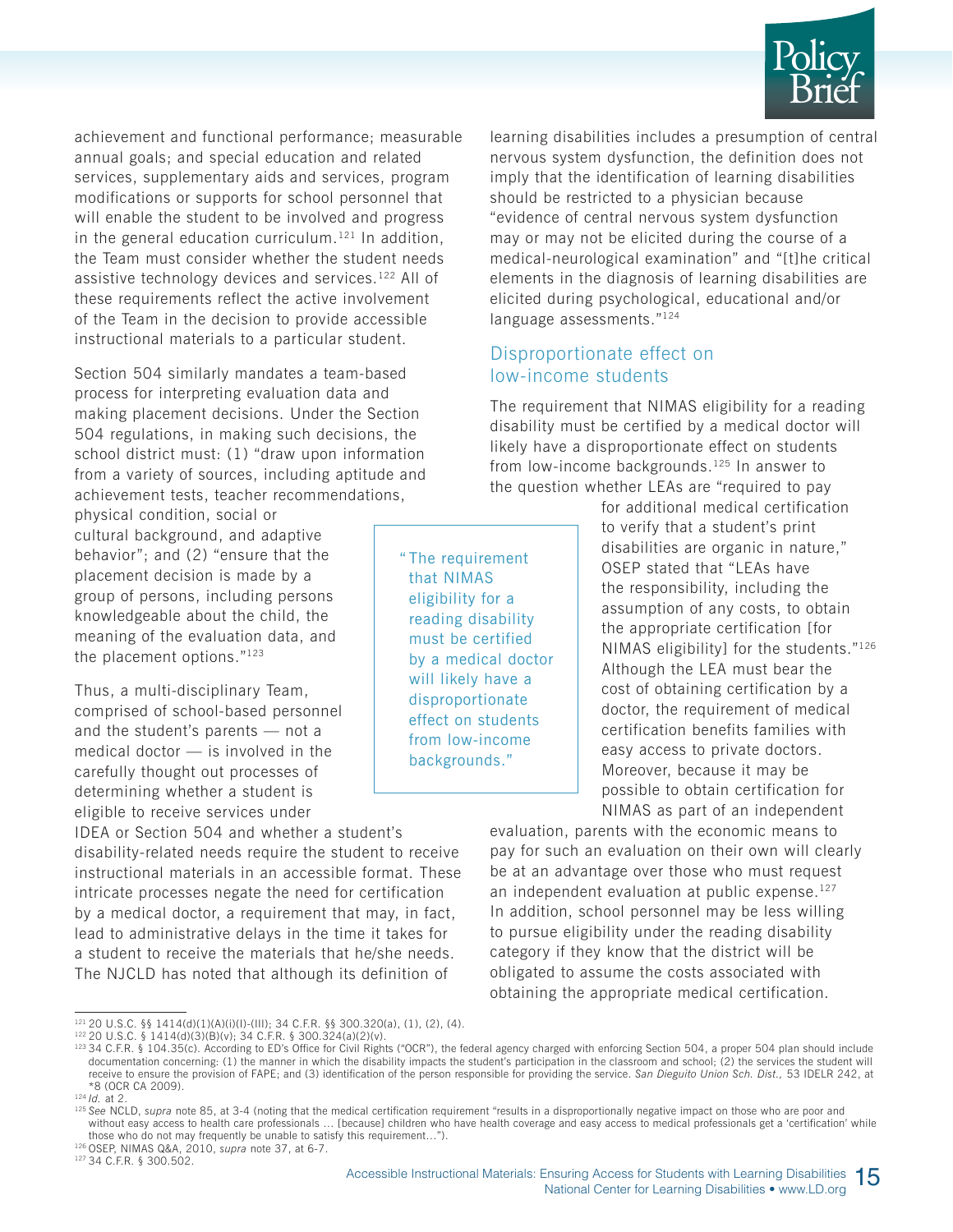

#### Overreliance on the medical model of disability

The requirement that a reading disability must be certified as organic by a medical doctor promotes the medical model of disability, a paradigm that views disability as a medical infirmity that can be "cured" with appropriate "treatment."<sup>128</sup> The medical model, which overemphasizes medical labels and diagnoses, has been criticized as being inappropriate for educational policies and practices and as promoting outdated, stereotypical and ableist assumptions $129$ about students with disabilities. Dating back to the 1960s and 1970s, some educators were critical of the overreliance on medical diagnoses such as "minimal brain dysfunction," which they saw as having little relevance to teachers and instruction. For example, a prominent book on learning disabilities from 1969 stated that: "even though most specific learning disorders probably arise from underlying neurologic disturbances… [i]solation of definite or presumed etiologies for the observed disabilities are of only tangential interest and value to the teacher-clinician … in the preparation of an instructional program for the child."130

The medical certification requirement in the NLS criteria is inconsistent with current best practice in special education that promotes movement away from the medical model. Recent changes to IDEA, including a shift from the concept of a severe discrepancy, which emphasizes the measuring of intelligence, toward a response to intervention framework, which emphasizes instruction and interventions, $131$  reflects an intent to minimize the effects of the medical model in the context of special education. Moreover, it is noteworthy that the American Academy of Pediatrics, Section on Ophthalmology, has explicitly stated: "Pediatricians should not diagnose learning disabilities but should inquire about the child's educational progress and be vigilant in looking for early signs of evolving learning disabilities."132 The requirement that students with reading disabilities must be certified by a medical doctor for the purpose of NIMAS eligibility, along with the use of the phrase "organic dysfunction" serve to enhance, rather than diminish, reliance on the medical model of disability.

#### Alternative Approaches to the Medical Certification Requirement: RFB&D/ Bookshare and Virginia Department of **Education**

Because of the above problems associated with the medical certification requirement of the NLS criteria, some organizations have opted to take a different approach. Recording for the Blind & Dyslexic ("RFB&D") and Bookshare, two major authorized entities under the Chafee Amendment, have reasoned that, because learning disabilities are based on "physiological impairments," students with learning disabilities can qualify under the NLS category of "physical limitations."133 Unlike individuals with a "reading disability resulting from organic dysfunction," individuals with "physical limitations" may be certified by personnel other than a medical doctor, including certain school personnel such as a social worker or counselor.<sup>134</sup> In discussing this approach, a representative from RFB&D stated: "Obviously we believe that research backs up that interpretation, and we believe that these individuals have a legitimate need for accessible content, particularly in the case of K-12 students where their access to that content is guaranteed by other federal laws. But we certainly acknowledge that this is a gray area. We've worked carefully with other stakeholders to address this, but I believe clarification from the appropriate entities would be useful."135

129 Thomas Hehir, *Confronting Ableism,* 64 EDUC. LEADERSHIP 9, 9 (2007).

<sup>128</sup> *See* NATIONAL RESEARCH COUNCIL, EDUCATING ONE AND ALL: STUDENTS WITH DISABILITIES AND STANDARDS-BASED REFORM 81 (1997).

<sup>130</sup> PATRICIA I. MYERS & DONALD D. HAMMILL, METHODS FOR LEARNING DISORDERS 5 (1969). *See also* Barbara D. Bateman, *Educational Implications of Minimal Brain Dysfunction,* 27 READING TEACHER 662, 666 (1974). 131 34 C.F.R. § 300.307(a).

<sup>132</sup> American Academy of Pediatrics, Section on Ophthalmology, Council on Children with Disabilities, American Academy of Ophthalmology, American Association for Pediatric Ophthalmology and Strabismus and American Association of Certified Orthoptists, *Joint Statement—Learning Disabilities, Dyslexia, and Vision,* 124 PEDIATRICS 837, 841 (2009) (emphasis added).

<sup>133</sup> See Facilitating Access to Copyrighted Works for the Blind or Other Persons with Disabilities: Public Meeting Organized by the Library of Congress, at 0026 (May 18, 2009) (statement of Brad Thomas, RFB&D), *available at* <http://www.copyright.gov/docs/sccr/transcripts/sccr5-18-09.pdf> [hereinafter, Thomas statement]. *See also* AHEAD, 2006, *supra* note 72 (stating that RFB&D and Bookshare currently serve students with learning disabilities and students with traumatic brain injuries because "as the biological and neurobiological bases of some learning disabilities that impair students' access to print are better understood, a compelling argument is made for students with learning disabilities to be considered "physically disabled" … [and] no rational argument can be made for excluding students with traumatic brain injuries (or other organic brain dysfunctions), whose symptoms may be similar to those of students with learning disabilities.")

<sup>134</sup> In comments to the U.S. Copyright Office in 2009, NCLD and LDA both noted that many school personnel are likely not taking the approach of RFB&D and Bookshare because although this approach "may be a logical conclusion, it is not a conclusion that is immediately obvious to many people who attempt to interpret the Chafee Amendment language as it is written." NCLD, *supra* note 85, at 4; LDA, *supra* note 85, at 3. 135 Thomas, *supra* note 132, at 0026-0027.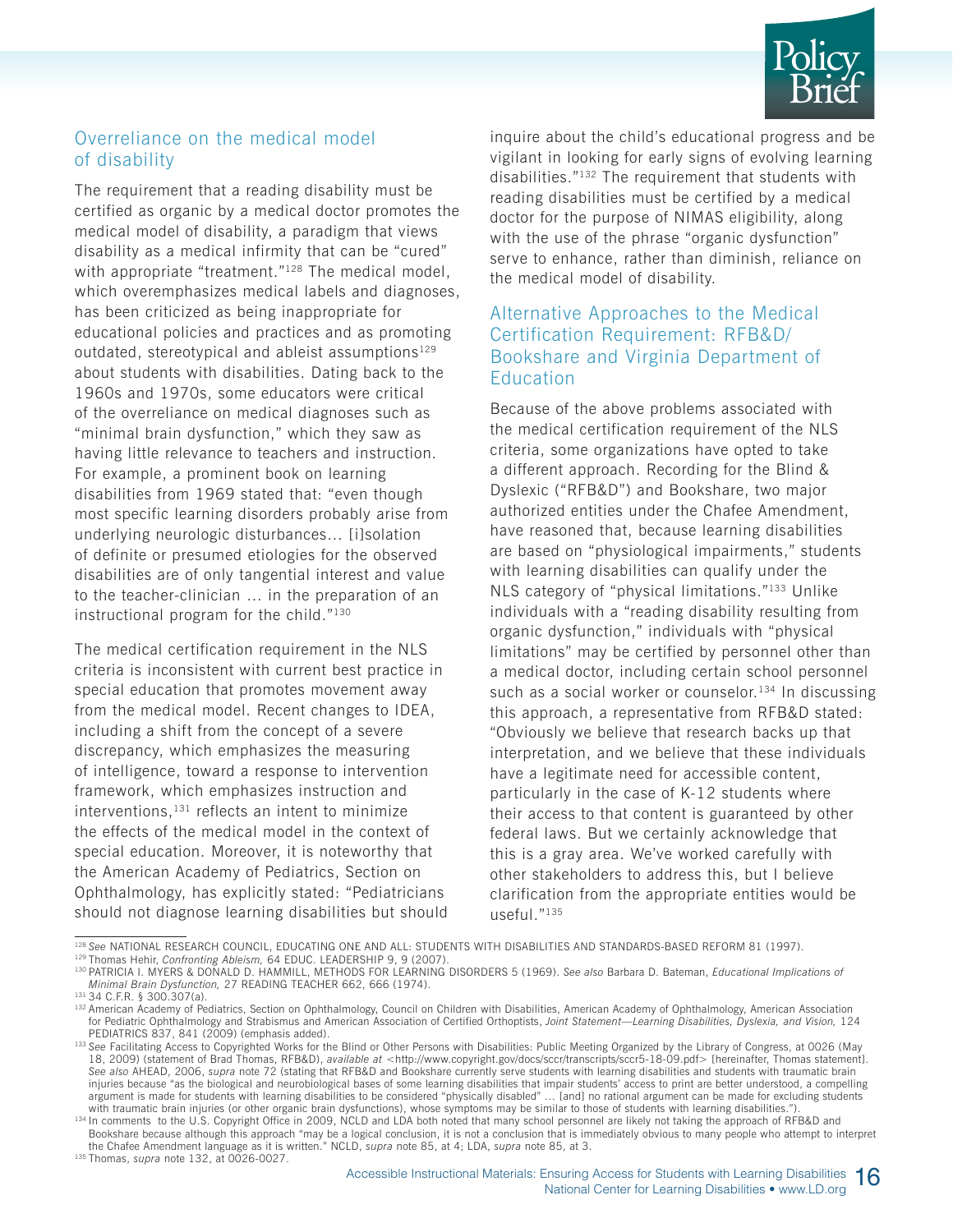

Taking another approach, the Virginia Department of Education ("VDOE") has stated that "[a] doctor's diagnosis is not needed if staff appropriately trained in the administration of research based assessments for the diagnosis of reading disabilities can adequately determine whether or not a student would require print materials in alternate formats."136 The VDOE points to the extensive scientific research demonstrating an "organic" basis for reading disabilities and to the fact that school personnel, trained in the administration of research-based diagnostic assessments, are the ones who identify a student and determine whether such a student would benefit from print materials in a specialized format.137 The VDOE has also noted that school personnel such as reading specialists should qualify as "colleagues in associated disciplines" with whom a competent medical authority may consult.<sup>138</sup> According to the VDOE:

There is conclusive scientific evidence from genetic research and studies of the brain that has demonstrated a clear neurobiological or 'organic' link as the basis of reading disabilities. A variety of neuroanatomical techniques including CT scans, PET, rCBF, SPECT as well as electrophysiological measures including EEG, ERP, and AEP have been used to determine an 'organic' link to reading disabilities. Based on this definitive research, it is the belief of the VDOE that students identified as having a reading disability through the use of research based diagnostic instruments would qualify for services through [the Virginia Accessible Instructional Materials Center]. An IEP/504 team may also work closely with a medical doctor to obtain additional diagnostic evaluations as needed.139

#### The reading disability must be of sufficient severity to prevent the reading of printed material in a normal manner

#### Relationship to the language of the 1966 Statute

The final requirement for a reading disability to qualify under the fourth NLS disability category (reading disability resulting from organic dysfunction) is that the disability must be "of sufficient severity to prevent the reading of printed material in a normal manner."140 This language derives from that found in the 1966 statute (upon which the 1974 regulations were based), which specified that the national library program was to be limited "to blind and to other physically handicapped readers certified … as *unable to read normal printed material as a result of physical limitations.*"141 The second and third disability categories in the regulations (visual disability and physical limitations, respectively) also contain language that is similar to the 1966 statute – namely, "[p]ersons whose visual disability … is certified … as *preventing the reading of standard printed material"* and "[p]ersons certified … as *unable to read or unable to use standard printed material as a result of physical limitations.*"142 Thus, all three disability categories use the words "unable to read" or "prevent(ing) the reading," consistent with the language of the 1966 statute ("unable to read"). The second and third disability categories, however, refer to the reading of "standard printed material," corresponding to the reading of "normal printed material" in the 1966 statute, while the fourth disability category uses the phrase "reading … printed material *in a normal manner.*"

The use of the words "unable to read" and "prevent(ing) the reading" in the statute and regulations suggests that the intent was to limit the group of eligible individuals to those who are unable to read or access printed text at all – i.e., virtual nonreaders. At the same time, the fourth category adds the qualifier that the reading disability must prevent the reading of printed materials "in a normal

<sup>&</sup>lt;sup>136</sup> Virginia Accessible Instructional Materials Center (AIM-VA), *Guidance Document: Reading Disability Due to Organic Dysfunction* (visited Aug. 23, 2010), *available at* <http://kihd.gmu.edu/aim/news\_aimva/organic\_dysfunction\_doc/>.

 $137$  *Id.* 

<sup>138</sup> *Id.* 139 Id.

<sup>140 36</sup> C.F.R. § 701.1(b)(1)(iv).

<sup>141</sup> Pub. L. 89-522, § 1, 80 Stat. 330 (July 30, 1966) (codified as amended at 2 U.S.C. § 135a) (visited Aug. 16, 2010), *available at*

<sup>&</sup>lt;http://www.loc.gov/nls/pl89522.html>. 142 36 C.F.R. §§ 701.6(b)(1)(ii), (iii).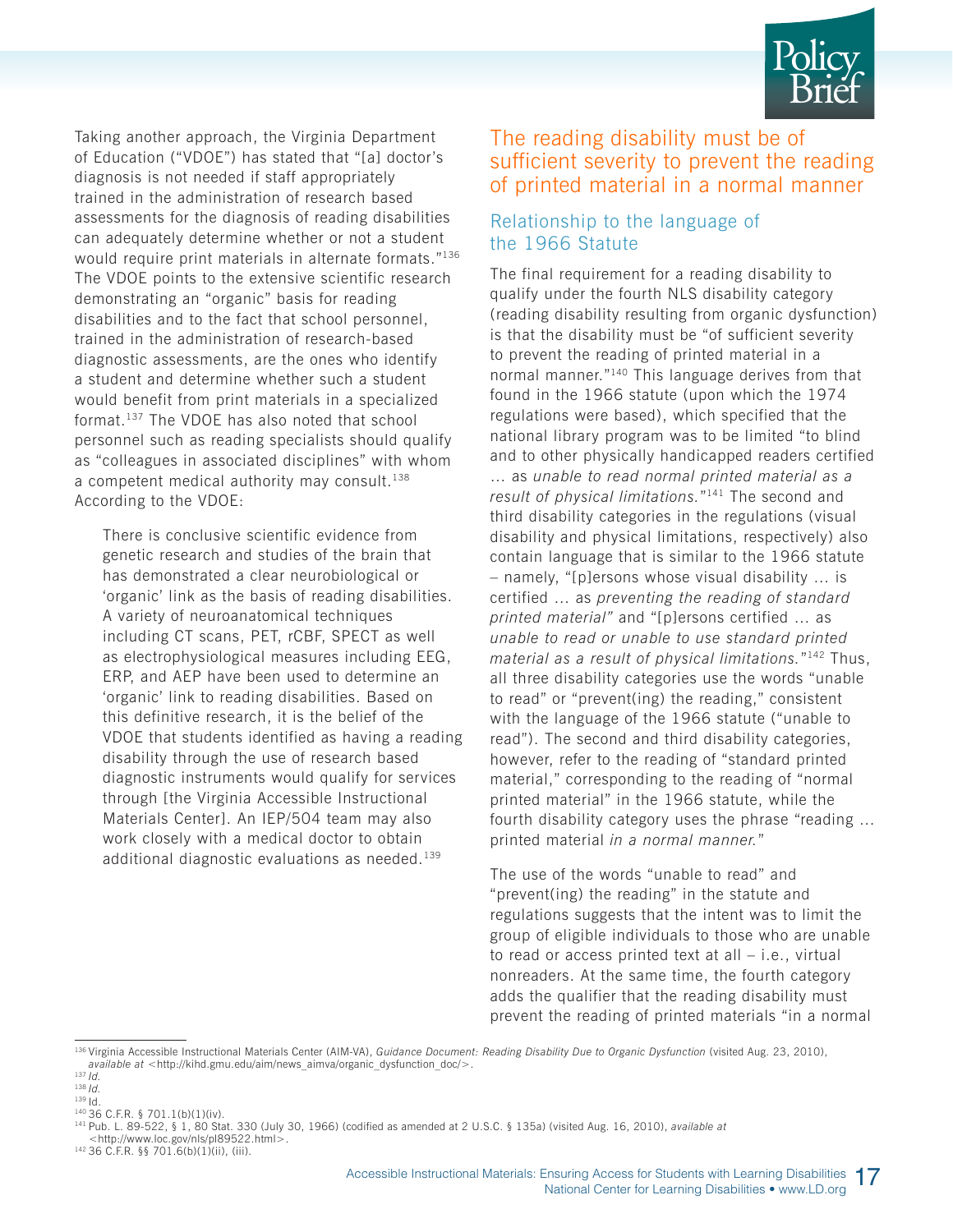

manner." First, it must be pointed out that the use of the word "normal" is insulting to individuals with disabilities because it suggests that they are in some way "*not* normal." Second, the phrase "in a normal manner" is vague and open to multiple interpretations. On the one hand, IEP/504 Teams and/or doctors may interpret this phrase, consistent with the word "prevent," as referring only to virtual nonreaders (i.e., those at the most extreme end of the reading spectrum who are unable to read at all). Such an interpretation would limit those who could be found eligible for NIMAS/NIMAC based on the fourth NLS category to a very small group. On the other hand, this phrase may also potentially open up the group of NIMAS/NIMAC eligible individuals to those beyond virtual nonreaders. Even if it is assumed that reading "in a normal manner" refers

to a normal manner as compared to a person's age-equivalent peers, there is no information regarding what this phrase means  $-$  e.g., how many levels below his/her peers a person must be reading in order to satisfy the "sufficient severity" standard. Therefore, based on the NLS language alone, depending on the person or group making the determination, a student who is currently reading two grade levels below his/her ageequivalent peers, may – or may not – be considered reading in "a normal manner." Similarly, a high school student reading at a fifth grade level may – or may not – be considered reading in a normal manner.

#### Comparison to IDEA and Section 504/Title II of the ADA

As noted above, "sufficient severity"

may be interpreted to refer either to nonreaders or to a broader group. Under IDEA, however, there is no requirement that a student must be a virtual nonreader in order to receive accessible instructional materials. Rather, as part of the right to FAPE,

IDEA affords students with disabilities the right, not only to have "access" to the general education curriculum, but also, consistent with their IEP, to be "involved" and "progress" in the general education curriculum.143 The distinction between mere access, on the one hand, and involvement and progress, on the other, is important in the context of students with learning disabilities. Some middle and high school students with learning disabilities, for example, may be able to *decode* or *access* print on a basic level. These students, however, may be unable to read at a sufficient level of difficulty to *derive meaning from*<sup>144</sup> the print instructional materials that comprise the general education curriculum and acquire the higher level critical thinking skills that are embedded in this curriculum because of their learning disability.145 Under IDEA, the timely provision of appropriate,

" Under IDEA, the timely provision of appropriate, accessible instructional materials to students with disabilities who need these materials in order to be involved and progress in the general education curriculum is an "inherent component" of the obligation to provide FAPE."

accessible instructional materials to students with disabilities who need these materials in order to be involved and progress in the general education curriculum is an "inherent component" of the obligation to provide FAPE. Thus, when a student is unable to participate in the content areas of the general education curriculum because he/ she is unable to read at a sufficient level of difficulty to acquire the knowledge and skills presented in a science or social studies textbook, the student should receive accessible instructional materials in a timely manner as part of his/her right to receive FAPE. Similarly, under Section 504 and Title II of the ADA, students with disabilities must be provided an equal opportunity to learn the knowledge and skills that are being

taught to all other students. Tom Hehir, former director of OSEP under President Clinton, has argued that the practice of school districts of requiring students with learning disabilities to "read" printed textbooks at grade level, rather than allowing these students to use books on tape and other accessible

<sup>143</sup> *See, e.g.,* 20 U.S.C. § 1414(d)(1)(A)(i)(II); 34 C.F.R. § 300.320(a)(2) .

<sup>144</sup> Reading is defined under the No Child Left Behind Act of 2001 as "a complex system of deriving meaning from print that requires all of the following: (A) The skills and knowledge to understand how phonemes, or speech sounds, are connected to print. (B)The ability to decode unfamiliar words. (C) The ability to read fluently. (D) Sufficient background information and vocabulary to foster reading comprehension. (E) The development of appropriate active strategies to construct meaning from print. (F) The development and maintenance of a motivation to read." 20 U.S.C. § 6368(5).

<sup>&</sup>lt;sup>145</sup> The use of accessible instructional materials, including audio and text-to-speech digital formats, as part of classroom instruction has implications for the administration of a "read aloud" accommodation on statewide assessments, the latter of which pertains to validity issues based on the particular construct being measured.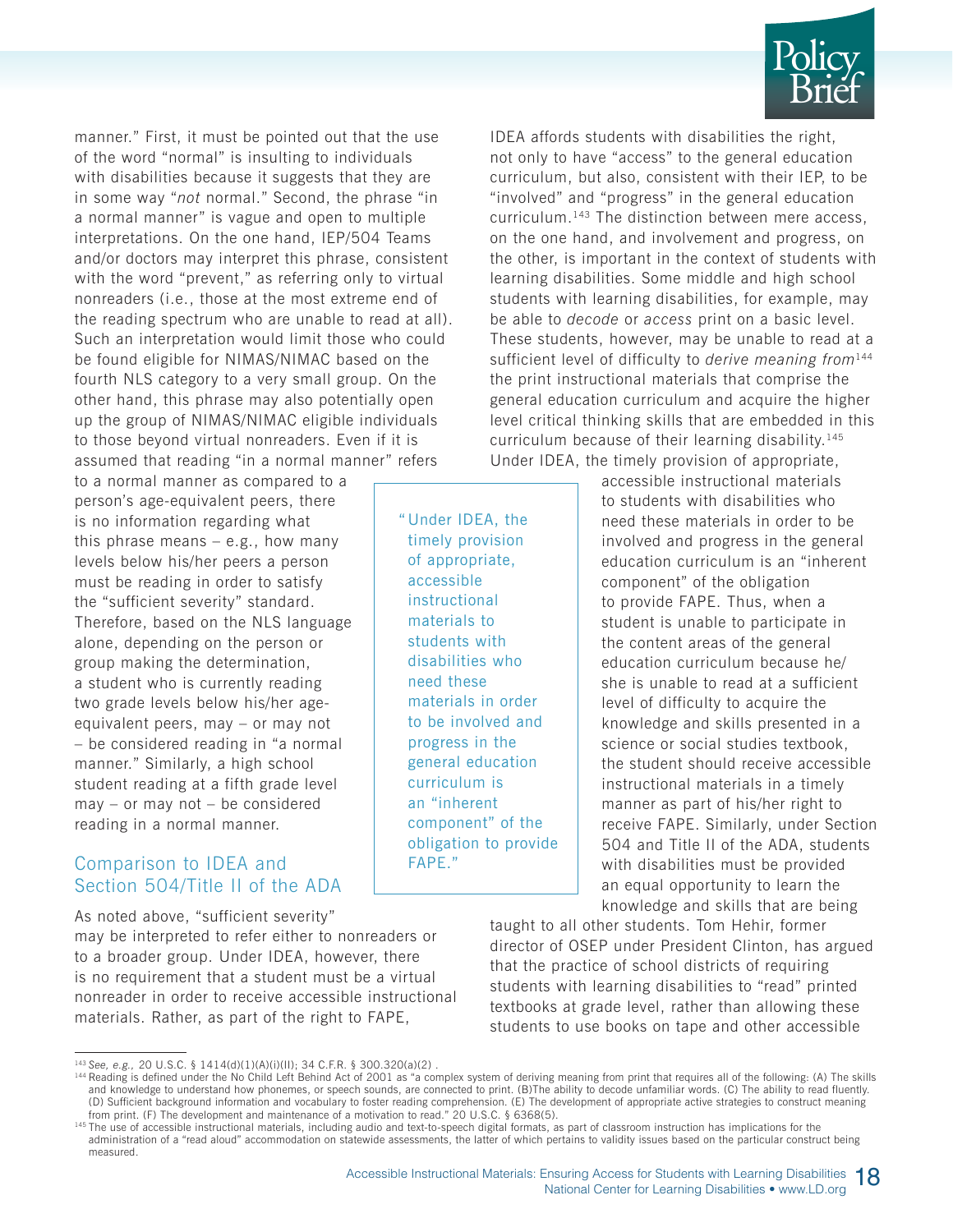

instructional materials, reflects ableist assumptions that suggest there is one "right" way to learn.<sup>146</sup>

At the same time, it must be noted that, while it is important for students with disabilities who need accessible instructional materials to be able to receive these materials as part of their IEP or 504 plan, school districts must also make sure that students are not being provided accessible instructional materials at the expense of receiving appropriate reading instruction. Failure to teach a student with a disability how to read, as appropriate to his/her disability-related needs, would also be a violation of IDEA, Section 504, and Title II. Research suggests that students with learning disabilities may benefit from an approach that combines remedial reading instruction with "compensatory strategies" that include accessible instructional materials such as "books on tape, having someone read a book aloud, or using assistive technology (AT) that can read books aloud and highlight words on the screen."147

#### Students Who Are Entitled to Accessible Instructional Materials under IDEA, Section 504, and Title II of the ADA, but Not Eligible for NIMAS/NIMAC

As noted earlier, in order to be eligible for NIMAS/ NIMAC, students with disabilities must meet the IDEA definition of "blind or other persons with print disabilities" by satisfying the following two requirements: (1) they are served under IDEA and (2) they qualify under one of the NLS disability categories. Students who meet the first prong because they are on an IEP, but do not meet the second prong because they do not qualify under one of the NLS categories, are not eligible for NIMAS/NIMAC. To qualify under the NLS category of "reading disability," a student must: (1) have a reading disability resulting from organic dysfunction; (2) be certified by a competent medical authority; and (3) have a reading disability of sufficient severity to prevent the reading of print in a normal manner.

As has been described, these criteria are difficult to meet.

School districts, however, have an obligation under IDEA, Section 504, and Title II of the ADA, to ensure the timely provision of accessible instructional materials to all students with learning disabilities who need these materials in order to be involved and progress in the general education curriculum. Consequently, the application of the NLS criteria to eligibility for NIMAS/NIMAC results in the creation of a subset of students with learning disabilities: (1) who are served under IDEA and for whom the district has an obligation to provide accessible instructional materials, *but* (2) who are not eligible to receive these materials through the NIMAS/NIMAC process.148 In response to this occurrence, the 2006 IDEA regulations explicitly state that SEAs and LEAs are not relieved of their obligation to ensure that students with disabilities who need instructional materials in accessible formats, but are not included in the category of "blind or other persons with print disabilities," receive these materials in a timely manner.<sup>149</sup> For these students, OSEP has clarified that "SEAs and LEAs must obtain the materials from other sources."150 In addition, there may be students with learning disabilities (or other disabilities) who need accessible instructional materials but, because they are on a 504 plan rather than an IEP, are not eligible for NIMAS/NIMAC. For this group as well, districts are required to provide these students with accessible instructional materials; however, again, the materials must be provided in some way other than through the NIMAS/NIMAC process.<sup>151</sup>

Because the purpose of the NIMAS and the NIMAC provisions was to create a streamlined, more efficient and cost-effective process for producing and delivering accessible instructional materials, when districts are unable to obtain such materials through this process, there are few options, and the options that are available are more costly and time-consuming to pursue  $-$  e.g., purchasing the accessible materials directly from the publisher, if possible. Another option would be for the district to make a copy of the materials on its own and

<sup>146</sup> See Hehir, *supra* note 128 at 11-12.

<sup>147</sup> See Martha L. Thurlow, et al., *Disabilities and Reading: Understanding the Effects of Disabilities and Their Relationship to Reading Instruction and Assessment*  (Mar. 2009), *available at* <http://www.readingassessment.info/resources/publications/DisabilitiesReadingReport/PARADisabilitiesReadingReport.html>. <sup>148</sup> See LDA, *supra* note 85, at 1 (noting that the Chafee Amendment "has caused an unintended segregation of people with print disabilities into subgroups of 'haves' and 'have nots'").

 $149$  34 C.F.R. §§ 300.172(b)(3), 300.210(b)(3).

<sup>150</sup> OSEP NIMAS Q&A, 2010, *supra* note 37, at 6.

<sup>151</sup> *Id.*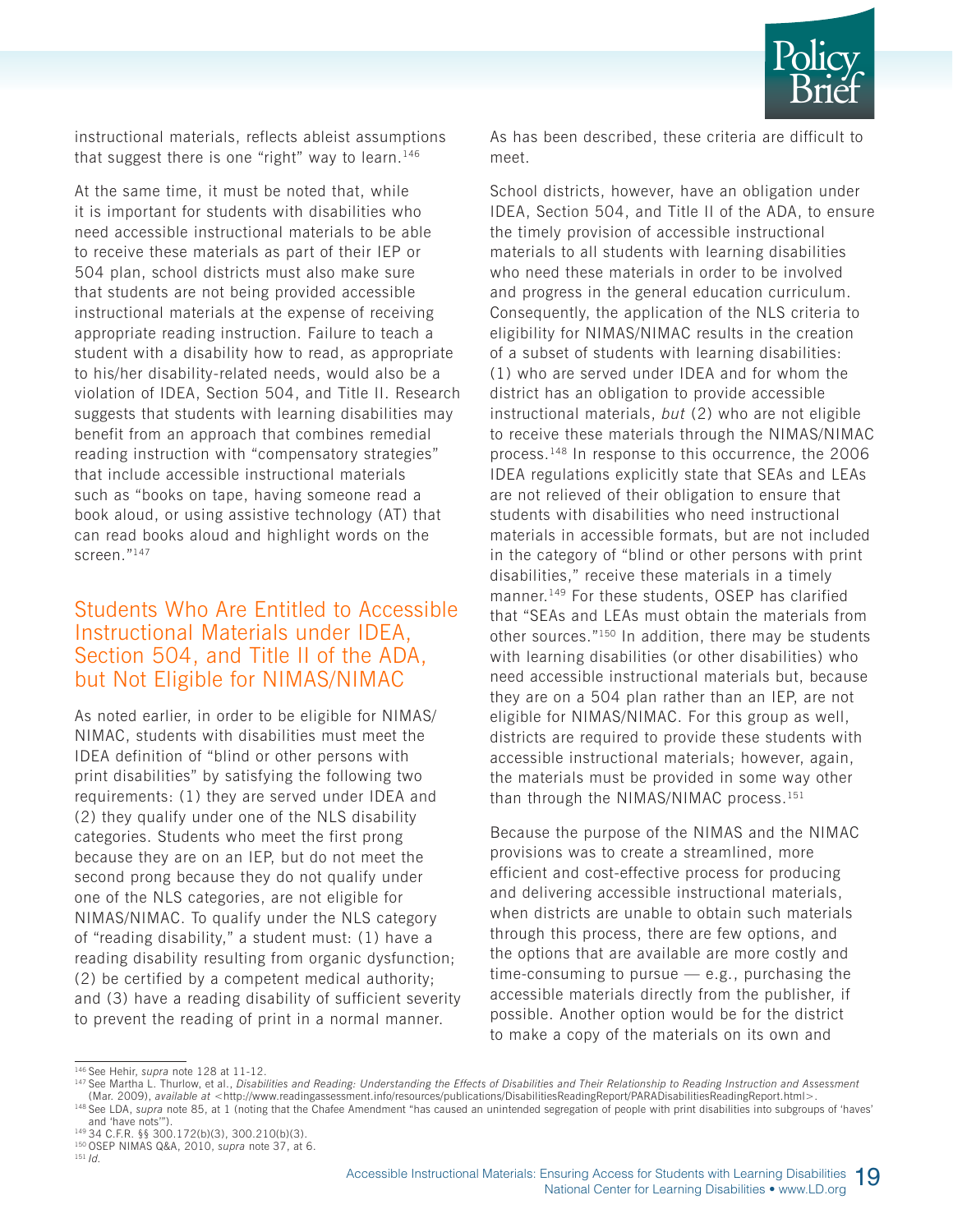

then, if necessary, be prepared to argue a defense of "fair use" in response to a potential challenge by a publisher of a copyright violation.<sup>152</sup> Districts, however, may be reluctant to risk getting into a situation in which they have to argue the fair use doctrine because determination of its applicability is made on a case-by-case basis. There also have been no court cases, to date, in either the K-12 or higher education context that have addressed the fair use doctrine with respect to the conversion of instructional materials into specialized formats.<sup>153</sup> School personnel may ultimately hesitate to include in an IEP or 504 plan the need for accessible instructional materials when a student is not eligible for NIMAS/NIMAC in light of the few and less attractive options that would be available. The difficulty for districts to provide accessible instructional materials in ways other than through the NIMAS/NIMAC process may, therefore, result in the denial of accessible instructional materials to students with learning disabilities who need such materials and the resulting constructive exclusion of these students from participation in the general education curriculum, in violation of IDEA, Section 504, and Title II of the ADA.

The Department of Justice recently issued a joint policy letter with ED, addressing the use by some colleges and universities of electronic book readers, such as Amazon's Kindle, that are inaccessible to students who are blind or have low vision because the readers do not contain a text-to-speech function.154 Citing the comparable aids, benefits,

and services provisions of the ADA and Section 504, the letter made the following statement: "Requiring use of an emerging technology in a classroom environment when the technology is inaccessible to an entire population of individuals with disabilities – individuals with visual disabilities – is discrimination prohibited by the [ADA] and [Section 504] unless these individuals are provided accommodations or modifications that permit them to receive all the educational benefits provided by the technology in an equally effective and equally integrated manner."155 The letter further noted that students who are blind or have low vision must be able to "acquire the same information, engage in the same interactions, and enjoy the same services as sighted students with substantially equivalent ease of use."<sup>156</sup> Although this letter referred to colleges and universities, the same legal obligations concerning comparable aids, benefits, and services are incumbent on school districts under Section 504 and Title II. Moreover, while the letter addressed the use of electronic book readers, the same legal analysis would apply to printed textbooks and other instructional materials in both the higher education and K-12 contexts under Section 504 and Title II. Thus, this letter underscores that failure to provide needed accessible instructional materials to qualified students with disabilities that results in their being denied an equal opportunity to participate in the general education curriculum and to acquire the same information that is being taught to students without disabilities constitutes discrimination under Section 504 and Title II.

meeting was a fair use under the U.S. Copyright Act. See Newport-Mesa Unified Sch. Dist., 371 F. Supp.2d 1170, 1179 (C.D. Cal. 2005).<br><sup>154</sup> Joint "Dear Colleague" Letter: Electronic Book Readers, 110 LRP 37424, at \*1 (OCR

<sup>155</sup> *Id.*



<sup>152</sup> The doctrine of "fair use" is an additional exemption to copyright infringement under the U.S. Copyright Act, which states that "the fair use of a copyrighted work, including such use by reproduction in copies… or by any other means specified by that section, for purposes such as criticism, comment, news reporting, teaching (including multiple copies for classroom use), scholarship, or research, is not an infringement of copyright." 17 U.S.C. § 107. Four factors are specified in the law that are to be considered on a case-by-case basis in determining whether the fair use doctrine should apply: (1) the purpose and character of the use, (2) the nature of the work, (3) the amount and susbstantiality of the portion used, and (4) the effect on potential market for or value of the work. Id.<br><sup>153</sup> In one case in California, a federal district court found that the rele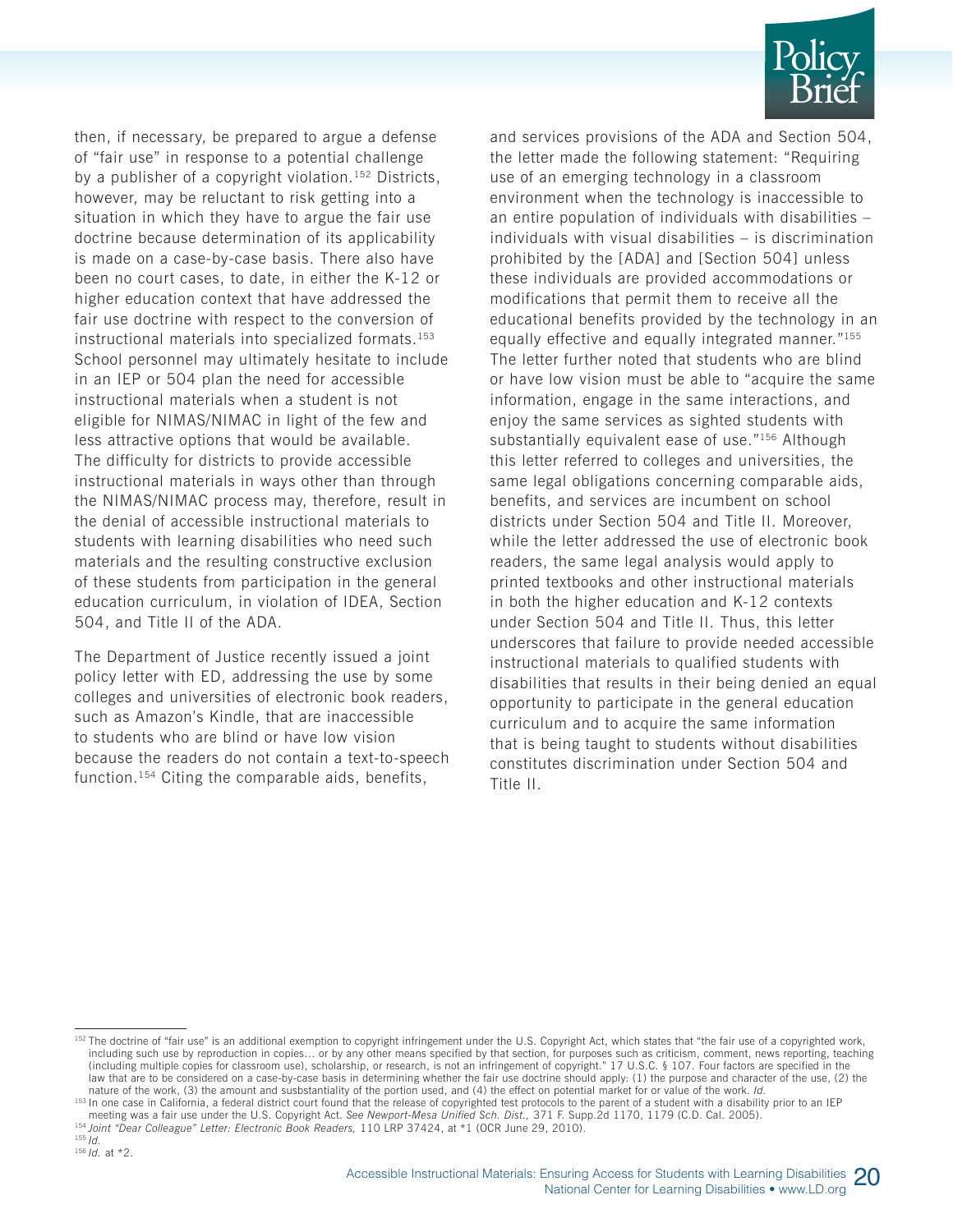

## Conclusion and Issues for Future Consideration

The NIMAS and the NIMAC provisions were incorporated into IDEA 2004 to improve the production and delivery of accessible instructional materials to students "with print disabilities." The application of the limiting NLS criteria to eligibility for NIMAS/NIMAC, however, leads to the creation of a subset of students with learning disabilities, for whom the district has an obligation to provide accessible instructional materials, but who are not eligible to receive these materials through the NIMAS/NIMAC process. Because it is difficult, in terms of cost and time, for districts to provide accessible instructional materials in ways other than through NIMAS/NIMAC, some students with learning disabilities, who need accessible instructional materials in order to be involved and progress in the general education curriculum and to learn the content and skills that are embedded in this curriculum, may not receive the accessible materials to which they are entitled, in violation of their rights under IDEA, Section 504, and Title II of the ADA.

The NLS eligibility criteria are limiting for a variety of reasons:

- **Reading disability must result from "organic dysfunction"** — Because this term is outdated, school personnel may not understand what an organic dysfunction is and may believe that students with learning disabilities are not eligible to receive materials that have been developed from NIMAS files through the NIMAC, even though students with learning disabilities, according to current medical research, result from an organic dysfunction. Moreover, school personnel may consider the eligibility requirements to be too medical to apply to students with learning disabilities and therefore may not consider these materials as an important pedagogical tool for these students.
- **Reading disability must be certified by a medical doctor** — This requirement runs counter to the multi-disciplinary, school-based processes required under IDEA and Section 504, according to which students with learning disabilities are thoroughly evaluated on a variety of diagnostic instruments and determined eligible by a multi-disciplinary

school-based Team, with no requirement for medical documentation. Medical certification also promotes the medical model of disability and will have a disproportionate effect on students from low-income backgrounds. There is the further possibility that school personnel will be reluctant to identify students with learning disabilities for NIMAS/NIMAC because OSEP has noted that districts are responsible for assuming all costs associated with the medical certification process.

■ **Reading disability must be "sufficiently severe to prevent the reading of printed material in a normal manner"** — There is the risk that school personnel may interpret this phrase in a narrow, restrictive way as referring only to virtual nonreaders rather than to students who may be able to decode or access print material on a basic level but who are unable to read at a sufficient level of difficulty to acquire the complex knowledge and skills embedded in the instructional materials that comprise the general education curriculum being taught to all students.

Making revisions to the eligibility criteria for NIMAS/ NIMAC will not be easy. Both Chafee and the NIMAS/NIMAC provisions, which built on Chafee, were passed as a result of careful negotiations that created a delicate balance between the interests of the publishers and the rights of individuals with disabilities. Because the copyright exemption provided to third party authorized entities underlying the NIMAS/NIMAC process is rooted in the Chafee Amendment (Sec. 121 of the U.S. Copyright Act), one possibility for changing the eligibility criteria for NIMAS/NIMAC would be for Congress to modify Sec. 121 of the U.S. Copyright Act. Such modifications to Chafee could either focus exclusively on the population of students eligible for NIMAS/NIMAC or the overall Chafee population, which is comprised of a broader group of individuals, including students at the higher education level. The former might prove more successful in light of the IDEA-created NIMAS/ NIMAC process as well as the entitlement to FAPE under IDEA, which is not available at the higher education level. It should be emphasized that making a change in Chafee will likely be difficult in light of the resistance that the publishers may bring to